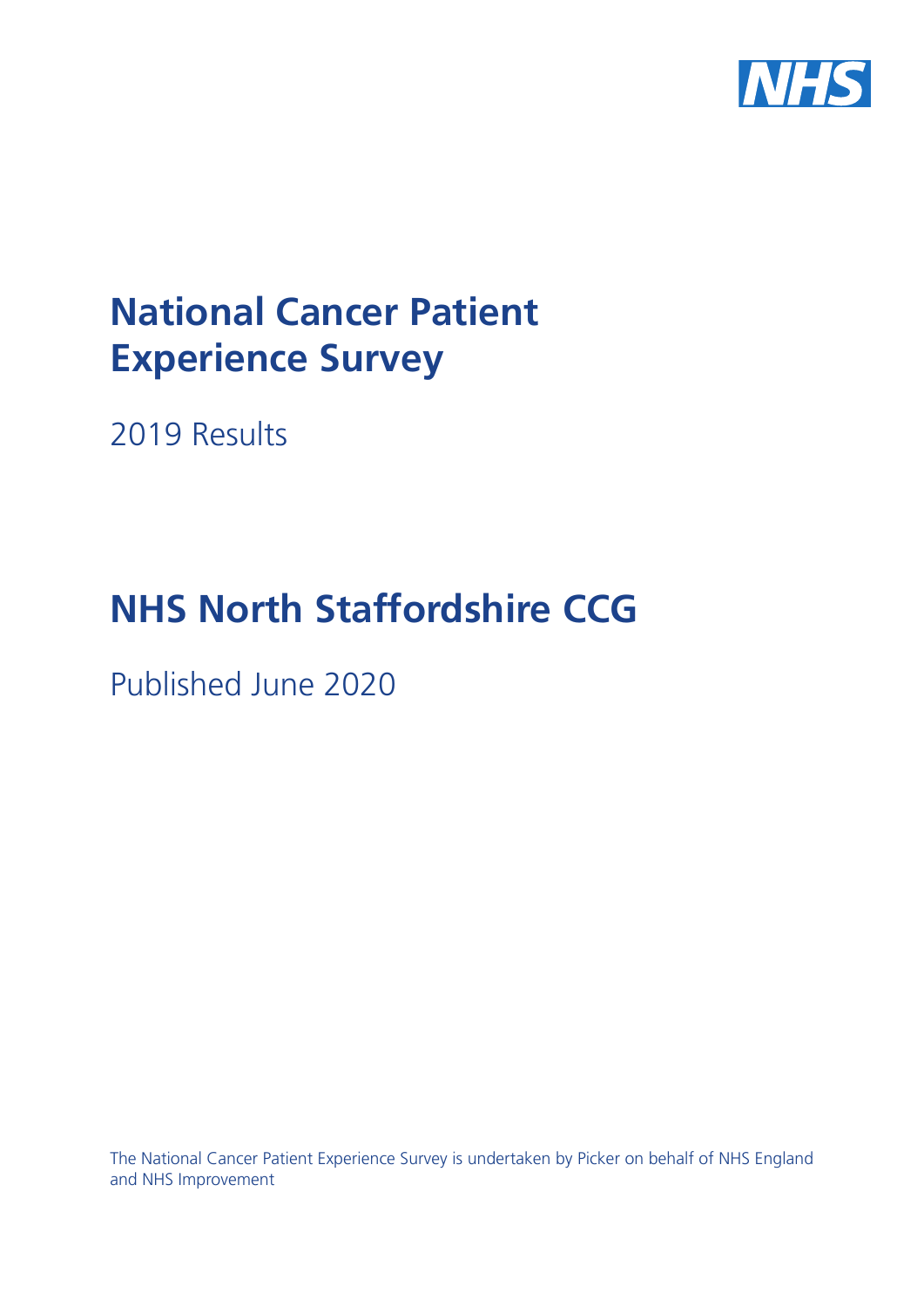# **Executive Summary** Case Mix Adjusted scores

#### **Cancer Dashboard Questions**

The following seven questions are included in phase 1 of the Cancer Dashboard developed by Public Health England and NHS England:

Q61. Patient's average rating of care scored from very poor to very good

| $\overline{0}$ | $\overline{2}$   | 3                                                             | 4 | 5 | 6 | 7 | 8 | 9   | 10                                                                                            |
|----------------|------------------|---------------------------------------------------------------|---|---|---|---|---|-----|-----------------------------------------------------------------------------------------------|
|                |                  |                                                               |   |   |   |   |   | 8.9 |                                                                                               |
|                |                  |                                                               |   |   |   |   |   |     | Q18. Patient definitely involved as much as they wanted in decisions about care and treatment |
|                |                  |                                                               |   |   |   |   |   |     | Q19. Patient given the name of a CNS who would support them through their treatment           |
| 83%            |                  | Q20. Patient found it very or quite easy to contact their CNS |   |   |   |   |   |     |                                                                                               |
| 88%            |                  |                                                               |   |   |   |   |   |     | Q39. Patient always felt they were treated with respect and dignity while in hospital         |
| 96%            | leaving hospital |                                                               |   |   |   |   |   |     | Q41. Hospital staff told patient who to contact if worried about condition or treatment after |
| 64%            | treatment        |                                                               |   |   |   |   |   |     | Q55. General practice staff definitely did everything they could to support patient during    |
|                |                  |                                                               |   |   |   |   |   |     |                                                                                               |

### **Questions Outside Expected Range**

|            | Case Mix Adjusted Scores   |                            |                   |
|------------|----------------------------|----------------------------|-------------------|
| 2019 Score | Lower<br>Expected<br>Range | Upper<br>Expected<br>Range | National<br>Score |
| 45%        | 32%                        | 44%                        | 38%               |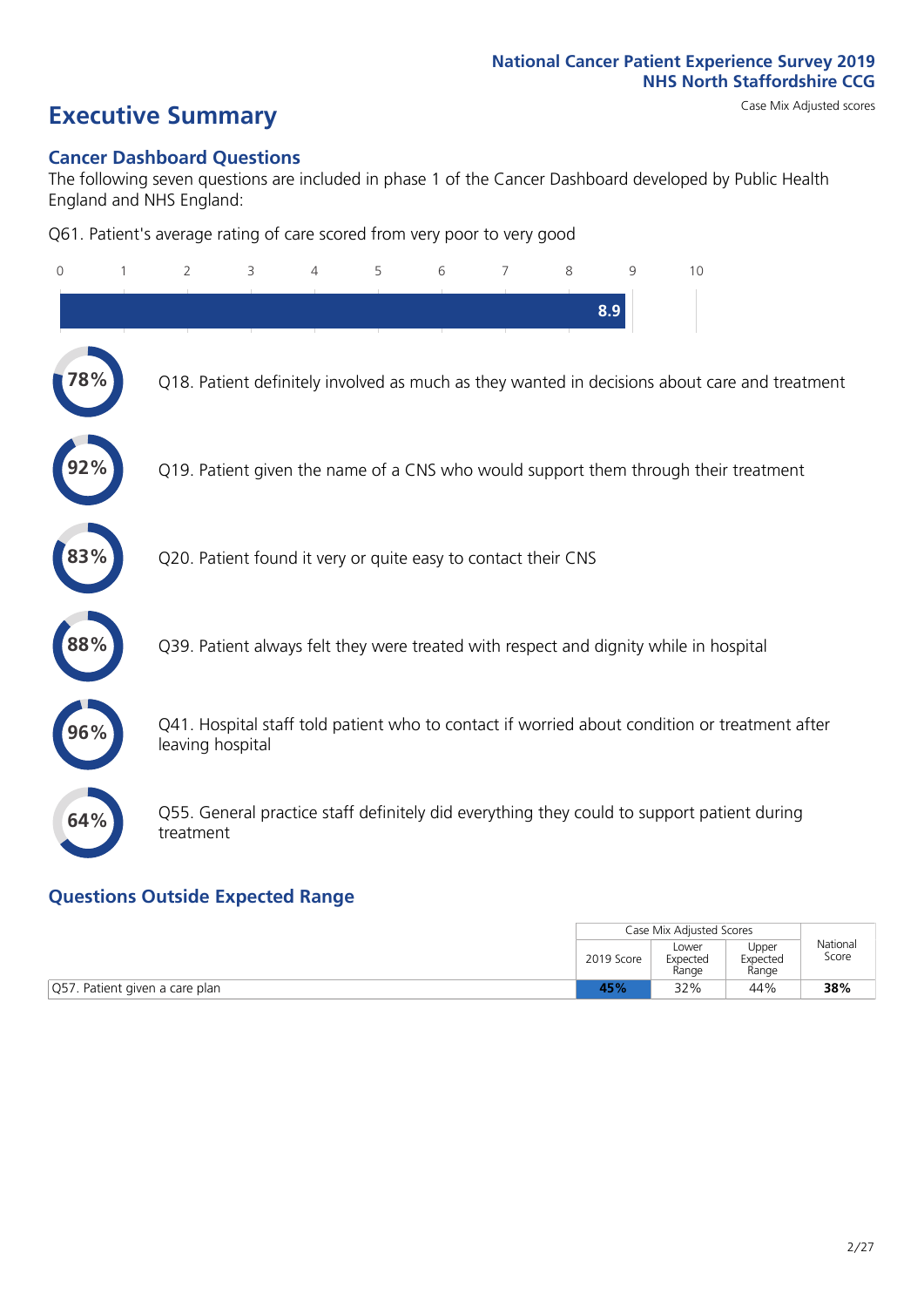## **Introduction**

The National Cancer Patient Experience Survey 2019 is the ninth iteration of the survey first undertaken in 2010. It has been designed to monitor national progress on cancer care; to provide information to drive local quality improvements; to assist commissioners and providers of cancer care; and to inform the work of the various charities and stakeholder groups supporting cancer patients.

The survey was overseen by a national Cancer Patient Experience Advisory Group. This Advisory Group set the principles and objectives of the survey programme and guided questionnaire development. The survey was commissioned and managed by NHS England. The survey provider, Picker, is responsible for designing, running and analysing the survey.

The 2019 survey involved 143 NHS Trusts. Out of 111,366 people, 67,858 people responded to the survey, yielding a response rate of 61%.

# **Methodology**

#### **Eligibility, fieldwork and survey methods**

The sample for the survey included all adult (aged 16 and over) NHS patients, with a confirmed primary diagnosis of cancer, discharged from an NHS Trust after an inpatient episode or day case attendance for cancer related treatment in the months of April, May and June 2019. The fieldwork for the survey was undertaken between December 2019 and March 2020.

As in the previous four years, the survey used a mixed mode methodology. Questionnaires were sent by post, with two reminders where necessary, but also included an option to complete the questionnaire online. A Freephone helpline and email was available for respondents to opt out, ask questions about the survey, enable them to complete their questionnaire over the phone and provide access to a translation and interpreting facility for those whose first language was not English.

#### **Case-mix adjustment**

Both unadjusted and adjusted scores are presented in this report. Case-mix adjusted scores allows us to account for the impact that differing patient populations might have on results. By using the case-mix adjusted estimates we can obtain a greater understanding of how a CCG is performing given their patient population. The factors taken into account in this case-mix adjustment are gender, age, ethnic group, deprivation, and tumour group.

#### **Scoring methodology**

Fifty-two questions from the questionnaire are scored as these questions relate directly to patient experience. For all but one question (Q61), scores are presented as the percentage of positive responses out of all scored responses. For Q61, respondents rate their overall care on a scale of 0 to 10, of which the average was calculated for this question's presented score. The percentages in this report have been rounded to the nearest percentage point. Therefore, in some cases the figures do not appear to add up to 100%.

#### **Statistical significance**

In the reporting of 2019 results, appropriate statistical tests have been undertaken to identify unadjusted scores for which the change over time is 'statistically significant'. Thirty-seven scored questions in 2019 have been compared with those of 2018 and a statistically significant change between the two years has been reported where identified.

For the scored questions that are comparable beyond 2018, statistically significant change over the five years has also been reported where identified. A statistically significant difference means that the change in the result is very unlikely to have occurred by sampling variation.

#### **Suppression**

#### **Question-level suppression**

For scores where the base size per question is  $<$ 21, the score will be suppressed and replaced with an asterisk (\*). The base size will include neutral response options.

#### **Double suppression**

If any group within a particular sub-group breakdown (such as the tumour group breakdown) has <21 responses, then the figure for this particular group is suppressed and replaced with an asterisk (\*). If there is only one group within the sub-group breakdown that has <21 respondents, and is therefore suppressed, the group with the next lowest number of respondents is also supressed and replaced with an asterisk (\*) (regardless if it is greater than or less than 21).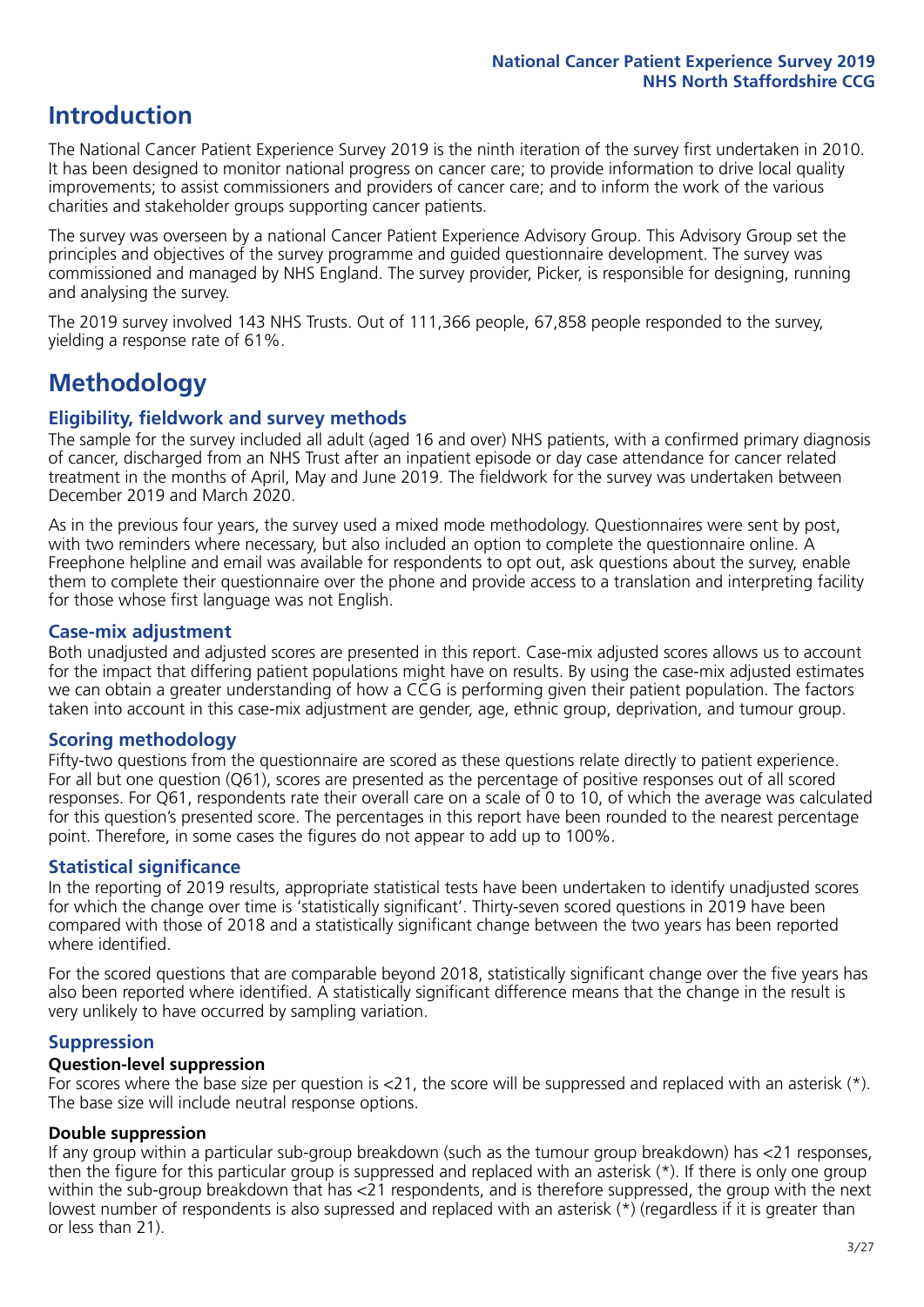# **Understanding the results**

This report shows how this CCG scored for each question in the survey, compared with national results and previous year's results. It is aimed at helping individual CCGs to understand their performance and identify areas for local improvement. Below is a description of the type of results presented within this report and how to understand them.

#### **Expected range charts**

The expected range charts in this report show a bar with the lowest and highest score received for each question nationally. Within this bar, an expected range is given (in grey) and a black diamond represents the actual score for this CCG.

CCGs whose score is above the upper limit of the expected range (in the dark blue) are positive outliers, with a score statistically significantly higher than the national mean. This indicates that the CCG performs better than what CCGs of the same size and demographics are expected to perform. The opposite is true if the score is below the lower limit of the expected range (in the light blue); these are negative outliers. For scores within the expected range (in the grey), the score is what we would expect given the CCG's size and demographics.

#### **Comparability tables**

The comparability tables show the 2018 and 2019 unadjusted scores for this CCG for each scored question. If there is a significant change from 2018 and 2019 or overall from 2015 to 2019, an arrow will be presented for the direction of change. The adjusted 2019 score will also be presented for each scored question along with the lower and upper expected range and national score. Scores above the upper limit of the expected range will be highlighted dark blue, scores below the lower limit of the expected range will be highlighted light blue, and scores within the lower and upper limit of the expected ranges will be highlighted grey.

#### **Tumour type tables**

The tumour type tables show the unadjusted scores for each scored question for each of the 13 tumour groups. The national score for that tumour group is also shown. Unadjusted scores for the same tumour type across different CCGs may not be comparable, as they do not account for the impact that differing patient populations might have on results. Central nervous system is abbreviated as 'CNS' and lower gastrointestinal tract is abbreviated as 'LGT' throughout this report.

#### **Year on year charts**

The year on year charts show five columns representing the unadjusted scores of the last five years (2015, 2016, 2017, 2018 and 2019) for each scored question.

#### **Notes on specific questions**

Following the development phase of the 2019 survey, several changes were made to the questionnaire. Six scored questions were amended (Q5, Q18, Q30, Q35, Q56 and Q60) and one non-scored question (Q29) was amended that impacted the comparability of questions Q30 to Q41. Of all questions changed or impacted by change, only Q60 is presented with historical comparisons; though the results should be interpreted with caution.

#### **Unadjusted data and case-mix adjusted data**

Unadjusted data should be used to see the actual responses from patients relating to the CCG. Case-mix adjusted data, together with expected ranges, should be used to understand whether the results are significantly higher or lower than national results taking account of the patient mix.

### **Further information**

This research was carried out in accordance with the international standard for organisations conducting social research (accreditation to ISO20252:2012; certificate number GB08/74322). The 2019 survey data has been produced and published in line with the Code of Practice for Official Statistics.

For more information on the methodology, please see the Technical Document. It can be viewed along with the 2019 questionnaire and survey quidance on the website at [www.ncpes.co.uk](https://www.ncpes.co.uk/supporting-documents). For all other outputs at National, Trust, CCG and Cancer Alliance level, please see the PDF reports, Excel tables and dashboards at [www.ncpes.co.uk.](https://www.ncpes.co.uk/current-results)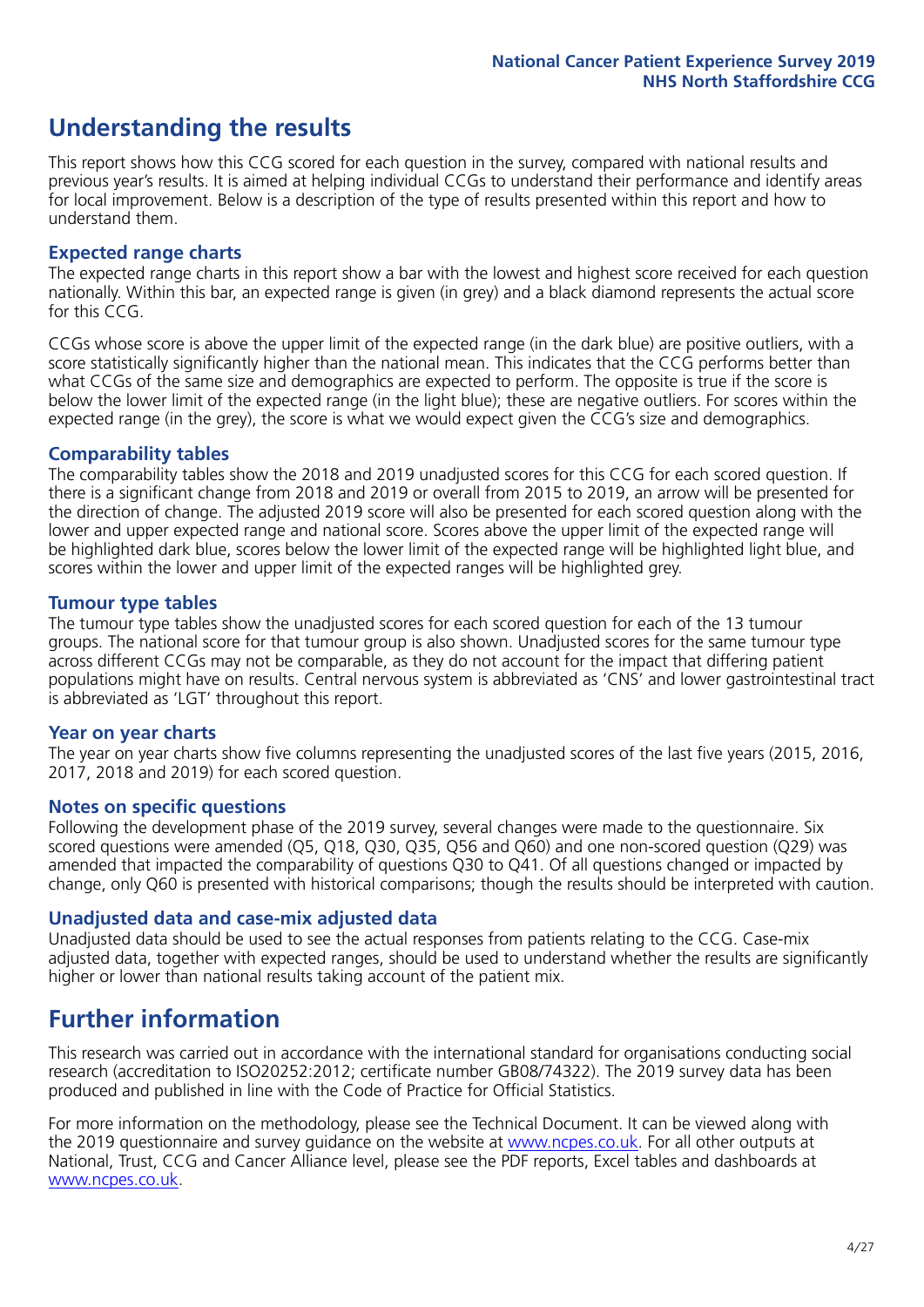### **Response Rate**

#### **Overall Response Rate**

338 patients responded out of a total of 543 patients, resulting in a response rate of 62%.

|          | Sample Size | Adjusted<br>Sample | Completed | Response Rate |
|----------|-------------|--------------------|-----------|---------------|
| CCG      | 594         | 543                | 338       | 62%           |
| National | 119,855     | 111.366            | 67,858    | 61%           |

#### **Respondents by Survey Type**

|                            | Number of<br>Respondents |
|----------------------------|--------------------------|
| Online                     | 24                       |
| Paper                      | 314                      |
| Phone                      | $\left( \right)$         |
| <b>Translation Service</b> |                          |

#### **Respondents by Tumour Group**

|                      | Number of<br>Respondents |
|----------------------|--------------------------|
| <b>Brain / CNS</b>   | 3                        |
| <b>Breast</b>        | 72                       |
| Colorectal / LGT     | 56                       |
| Gynaecological       | 14                       |
| Haematological       | 45                       |
| <b>Head and Neck</b> | 11                       |
| Lung                 | 74                       |
| Prostate             | 22                       |
| Sarcoma              | 3                        |
| Skin                 | 25                       |
| Upper Gastro         | 14                       |
| Urological           | 28                       |
| Other                | 21                       |

#### **Respondents by Age and Gender**

Respondents year of birth has been used to determine age. This information has been amalgamated into 8 age bands. The age and gender distribution for the CCG was as follows:

|        | Age 16-24 | Age 25-34 | Age 35-44 | Age 45-54 | Age 55-64 | Age 65-74 | Age 75-84 | Age 85+  | Total |
|--------|-----------|-----------|-----------|-----------|-----------|-----------|-----------|----------|-------|
| Male   |           |           |           |           | 25        | 65        | 50        | $\Delta$ | 154   |
| Female |           |           |           | 15        | 57        | 65        | 35        |          | 184   |
| Total  |           |           |           | 23        | 82        | 130       | 85        |          | 338   |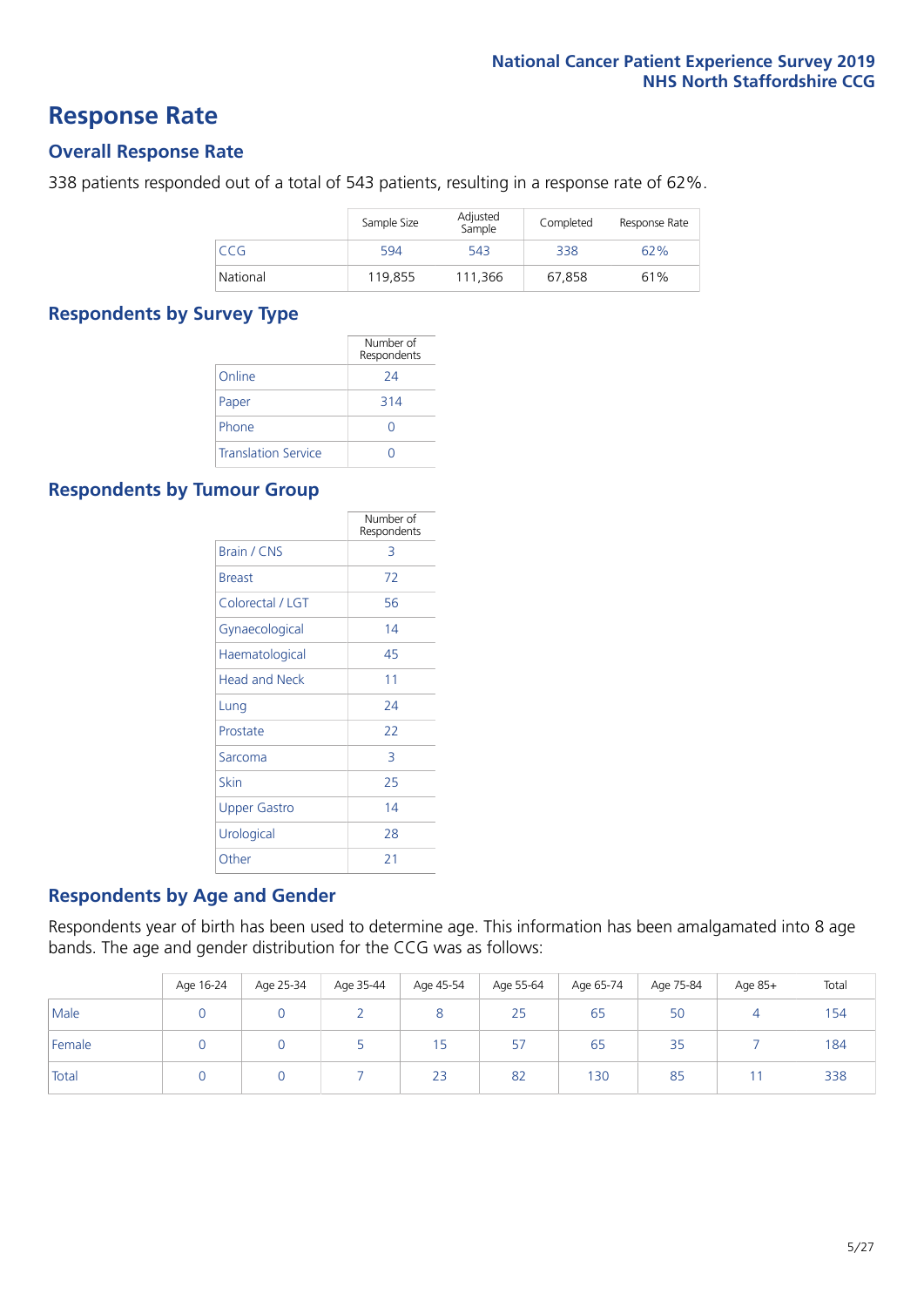# **Expected Range Charts**

| Lower Expected Range<br>Average                                                                                                                                                                                                                                                                                                                                                                                                                                                                                             |    |     | Upper Expected Range |     |     |     |            | Case Mix Adjusted Score |                   |            |                 |
|-----------------------------------------------------------------------------------------------------------------------------------------------------------------------------------------------------------------------------------------------------------------------------------------------------------------------------------------------------------------------------------------------------------------------------------------------------------------------------------------------------------------------------|----|-----|----------------------|-----|-----|-----|------------|-------------------------|-------------------|------------|-----------------|
| <b>SEEING YOUR GP</b><br>Q1. Saw GP once or twice before being told they needed to go to<br>hospital<br>Q2. Patient thought they were seen as soon as necessary                                                                                                                                                                                                                                                                                                                                                             | 0% | 10% | 20%                  | 30% | 40% | 50% | 60%        | 70%                     | 80%<br>81%<br>85% |            | 90% 100%        |
| <b>DIAGNOSTIC TESTS</b><br>Q5. Received all the information needed about the test<br>Q6. The length of time waiting for the test to be done was about<br>right<br>Q7. Test results explained in completely understandable way                                                                                                                                                                                                                                                                                               | 0% | 10% | 20%                  | 30% | 40% | 50% | 60%        | 70%                     | 80%<br>85%<br>81% |            | 90% 100%<br>95% |
| <b>FINDING OUT WHAT WAS WRONG WITH YOU</b><br>Q10. Patient told they could bring a family member or friend when<br>first told they had cancer<br>Q11. Patient felt they were told sensitively that they had cancer<br>Q12. Patient completely understood the explanation of what was<br>wrong<br>Q13. Patient given easy to understand written information about<br>the type of cancer they had                                                                                                                             | 0% | 10% | 20%                  | 30% | 40% | 50% | 60%        | 70%<br>69%<br>72%       | 80%<br>78%<br>85% |            | 90% 100%        |
| <b>DECIDING THE BEST TREATMENT FOR YOU</b><br>Q14. Patient felt that treatment options were completely explained<br>Q15. Patient felt possible side effects were definitely explained in<br>an understandable way<br>Q16. Patient definitely given practical advice and support in dealing<br>with side effects of treatment<br>Q17. Patient definitely told about side effects that could affect<br>them in the future<br>Q18. Patient definitely involved as much as they wanted in<br>decisions about care and treatment | 0% | 10% | 20%                  | 30% | 40% | 50% | 60%<br>58% | 70%<br>69%<br>65%       | 80%<br>82%<br>78% |            | 90% 100%        |
| <b>CLINICAL NURSE SPECIALIST (CNS)</b><br>Q19. Patient given the name of a CNS who would support them<br>through their treatment<br>Q20. Patient found it very or quite easy to contact their CNS<br>Q21. Patient got understandable answers to important questions<br>all or most of the time                                                                                                                                                                                                                              | 0% | 10% | 20%                  | 30% | 40% | 50% | 60%        | 70%                     | 80%<br>83%        | 92%<br>86% | 90% 100%        |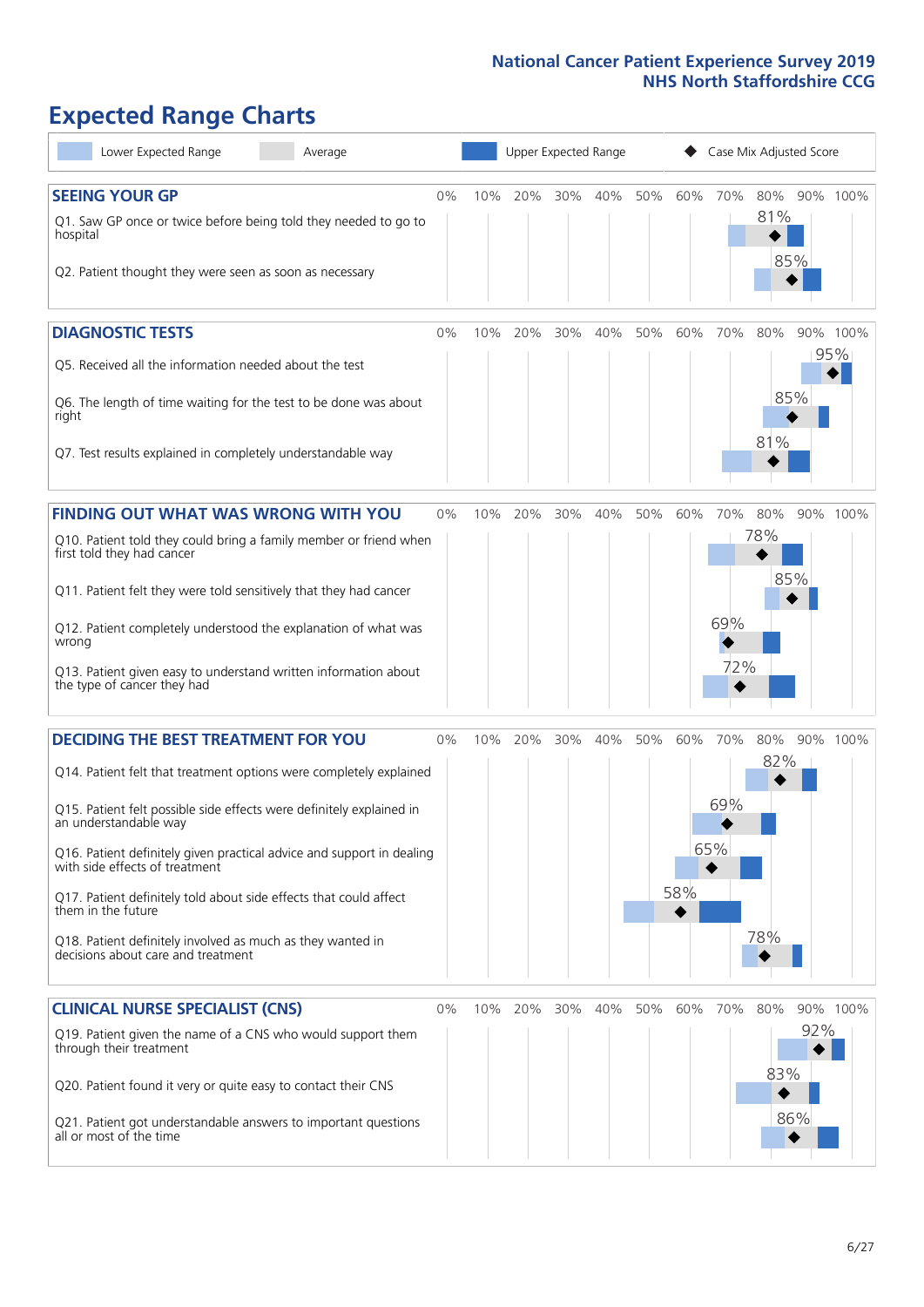# **Expected Range Charts**

| Lower Expected Range<br>Average                                                                                                                                                                                                                                                                                                                                                                                                                                                                                                                                                                                                                                                                                                                                                                                                                                                                                                                                                                                                                                                                                                                                                   |       |     |     | Upper Expected Range |     |     |                        |                          | Case Mix Adjusted Score                       |                 |
|-----------------------------------------------------------------------------------------------------------------------------------------------------------------------------------------------------------------------------------------------------------------------------------------------------------------------------------------------------------------------------------------------------------------------------------------------------------------------------------------------------------------------------------------------------------------------------------------------------------------------------------------------------------------------------------------------------------------------------------------------------------------------------------------------------------------------------------------------------------------------------------------------------------------------------------------------------------------------------------------------------------------------------------------------------------------------------------------------------------------------------------------------------------------------------------|-------|-----|-----|----------------------|-----|-----|------------------------|--------------------------|-----------------------------------------------|-----------------|
| <b>SUPPORT FOR PEOPLE WITH CANCER</b><br>Q22. Hospital staff gave information about support or self-help<br>groups for people with cancer<br>Q23. Hospital staff discussed or gave information about the impact<br>cancer could have on day to day activities<br>Q24. Hospital staff gave information on getting financial help or<br>possible benefits<br>Q25. Hospital staff told patient they could get free prescriptions                                                                                                                                                                                                                                                                                                                                                                                                                                                                                                                                                                                                                                                                                                                                                     | $0\%$ | 10% | 20% | 30%                  | 40% | 50% | 60%                    | 70%<br>67%               | 80%<br>89%<br>83%<br>85%                      | 90% 100%        |
| <b>OPERATIONS</b><br>Q27. Beforehand, patient had all the information needed about the<br>operation<br>Q28. Afterwards, staff completely explained how operation had<br>gone in understandable way                                                                                                                                                                                                                                                                                                                                                                                                                                                                                                                                                                                                                                                                                                                                                                                                                                                                                                                                                                                | $0\%$ | 10% | 20% | 30%                  | 40% | 50% | 60%                    | 70%                      | 80%<br>80%                                    | 90% 100%<br>97% |
| <b>HOSPITAL CARE AS AN INPATIENT</b><br>Q30. Hospital staff didn't talk in front of patient as if patient wasn't<br>there<br>Q31. Patient had confidence and trust in all doctors treating them<br>Q32. Patient's family or someone close definitely felt able to talk to<br>a doctor<br>Q33. Patient had confidence and trust in all the ward nurses<br>treating them<br>Q34. Patient thought there were always or nearly always enough<br>nurses on duty to care for them<br>Q35. All hospital staff asked patient what name they prefer to be<br>called by<br>Q36. Patient always given enough privacy when discussing<br>condition or treatment<br>Q37. Patient definitely found hospital staff to discuss worries or<br>fears during their inpatient visit<br>Q38. Hospital staff definitely did everything they could to help<br>control pain<br>Q39. Patient always felt they were treated with respect and dignity<br>while in hospital<br>Q40. Patient given clear written information about what should or<br>should not do after leaving hospital<br>Q41. Hospital staff told patient who to contact if worried about<br>condition or treatment after leaving hospital | $0\%$ | 10% | 20% | 30%                  | 40% | 50% | 60%<br>61%<br>◆<br>55% | 70%<br>72%<br>71%<br>72% | 80%<br>81%<br>83%<br>86%<br>79%<br>88%<br>85% | 90% 100%<br>96% |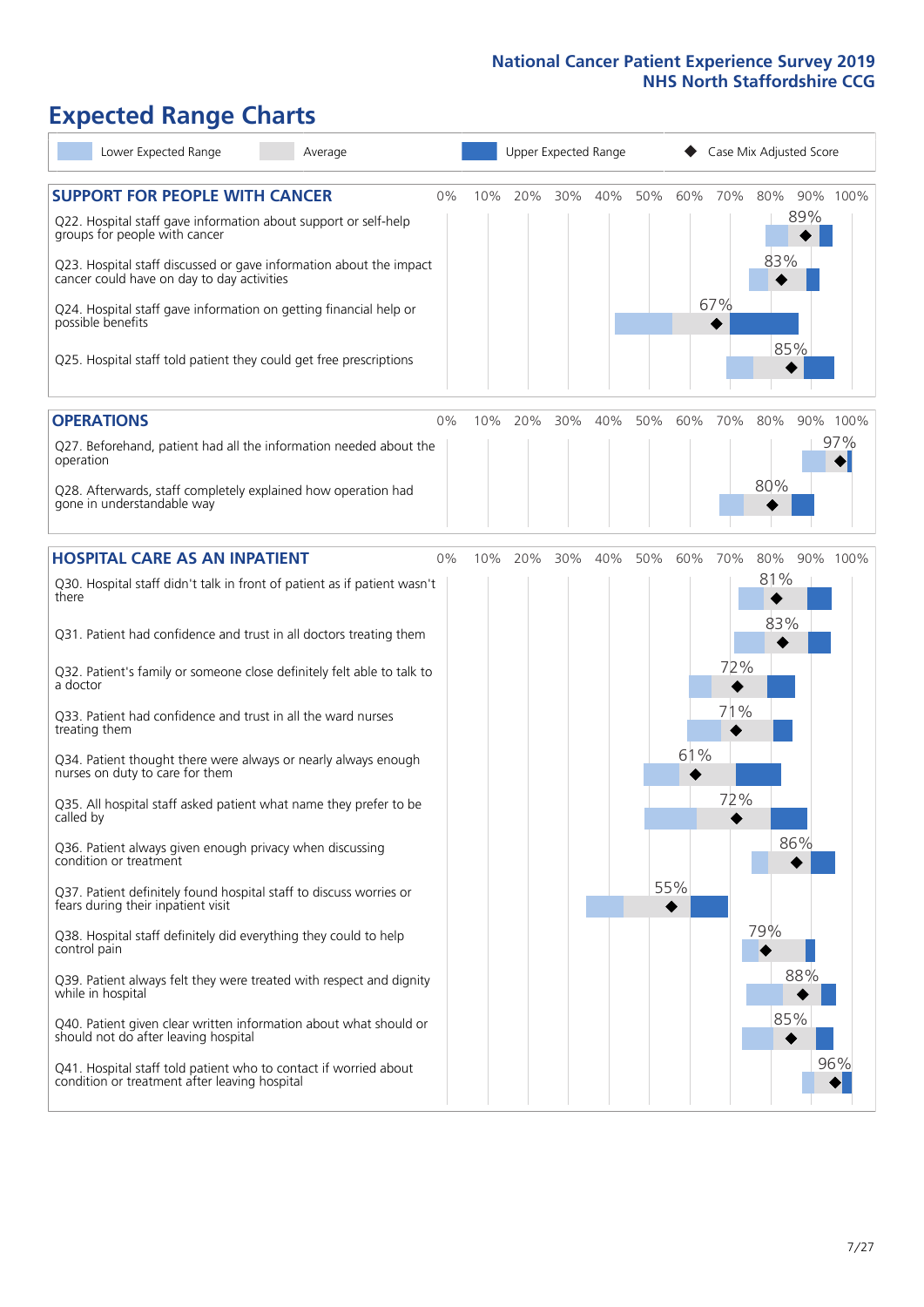# **Expected Range Charts**

| Lower Expected Range<br>Average                                                                                                                                                                                                                                                                                                                                                                                                                             |       |     | Upper Expected Range |     |            |            |            |            | Case Mix Adjusted Score |          |                 |
|-------------------------------------------------------------------------------------------------------------------------------------------------------------------------------------------------------------------------------------------------------------------------------------------------------------------------------------------------------------------------------------------------------------------------------------------------------------|-------|-----|----------------------|-----|------------|------------|------------|------------|-------------------------|----------|-----------------|
| <b>HOSPITAL CARE AS A DAY PATIENT / OUTPATIENT 0%</b><br>Q43. Patient definitely found hospital staff to discuss worries or<br>fears during their outpatient or day case visit<br>Q44. Cancer doctor had the right documents at patient's last                                                                                                                                                                                                              |       | 10% | 20%                  | 30% | 40%        | 50%        | 60%        | 70%<br>69% | 80%                     |          | 90% 100%<br>98% |
| outpatient appointment<br>Q46. Beforehand patient completely had all information needed<br>about radiotherapy treatment<br>Q47. Patient completely given understandable information about<br>whether radiotherapy was working<br>Q49. Beforehand patient completely had all information needed<br>about chemotherapy treatment<br>Q50. Patient given enough information about whether<br>chemotherapy was working in a completely understandable way        |       |     |                      |     |            | 53%        |            | 67%        | 82%                     | 89%      |                 |
| <b>HOME CARE AND SUPPORT</b><br>Q51. Hospital staff definitely gave family or someone close all the<br>information needed to help care at home<br>Q52. Patient definitely given enough support from health or social<br>services during treatment<br>Q53. Patient definitely given enough support from health or social<br>services after treatment                                                                                                         | 0%    | 10% | 20%                  | 30% | 40%        | 50%<br>47% | 60%<br>56% | 70%<br>65% | 80%                     |          | 90% 100%        |
| <b>CARE FROM YOUR GENERAL PRACTICE</b><br>Q54. GP given enough information about patient's condition and<br>treatment<br>Q55. General practice staff definitely did everything they could to<br>support patient during treatment                                                                                                                                                                                                                            | 0%    | 10% | 20%                  | 30% | 40%        | 50%        | 60%<br>64% | 70%        | 80%                     | 95%      | 90% 100%        |
| <b>YOUR OVERALL NHS CARE</b><br>Q56. Different people treating and caring for patient always work<br>well together to give best possible care<br>Q57. Patient given a care plan<br>Q58. Overall the administration of care was good or very good<br>Q59. Patient felt length of time for attending clinics and<br>appointments for cancer was about right<br>Q60. Someone discussed with patient whether they would like to<br>take part in cancer research | $0\%$ | 10% | 20%<br>25%           | 30% | 40%<br>45% | 50%        | 60%<br>65% | 70%        | 80%<br>75%              | 89%      | 90% 100%        |
| Q61. Patient's average rating of care scored from very poor to very<br>good                                                                                                                                                                                                                                                                                                                                                                                 | 0     |     | 2                    | 3   | 4          | 5          | 6          |            | 8                       | 9<br>8.9 | 10              |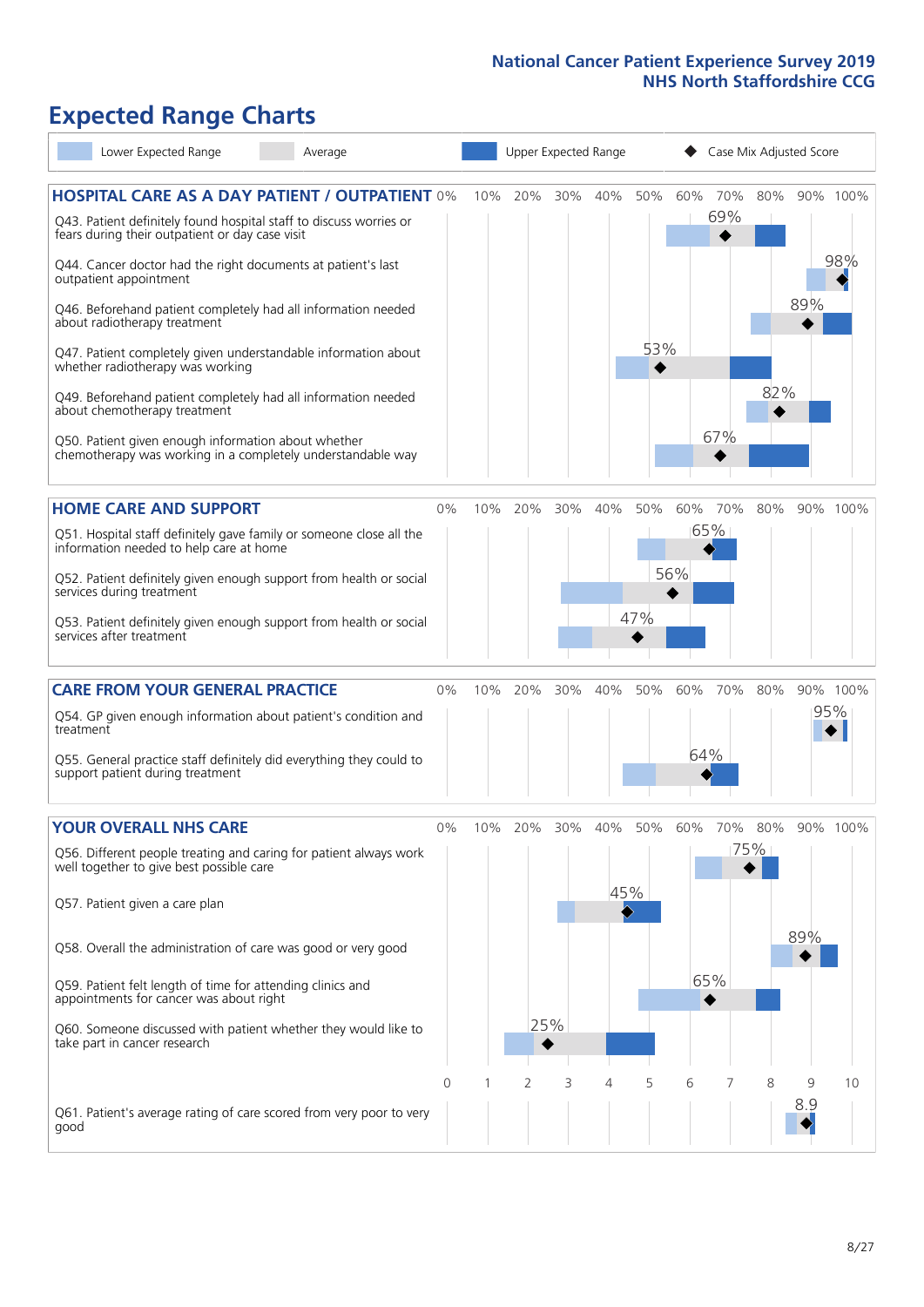# **Comparability Tables**

\* Indicates where a score has been suppressed because there are less than 21 responses.

\*\* No score available for 2018.

 $\triangle$  or  $\nabla$ 

Change 2018-2019: Indicates where 2019 score is significantly higher or lower than 2018 score Change Overall: Indicates significant change overall (2015, 2016, 2017, 2018 and 2019).

Adjusted Score below Lower Expected Range Adjusted Score between Upper and Lower Expected Ranges Adjusted Score above Upper Expected Range

|                                                                             | Case Mix Adjusted Scores<br>Unadjusted Scores |               |           |               |                                             |         |               |                                     |                |                   |
|-----------------------------------------------------------------------------|-----------------------------------------------|---------------|-----------|---------------|---------------------------------------------|---------|---------------|-------------------------------------|----------------|-------------------|
|                                                                             | 2018<br>n                                     | 2018<br>Score | 2019<br>n | 2019<br>Score | $\sim$   Change   Change  <br>2018-<br>2019 | Overall | 2019<br>Score | Lower<br>Expected Expected<br>Range | Upper<br>Range | National<br>Score |
| <b>SEEING YOUR GP</b>                                                       |                                               |               |           |               |                                             |         |               |                                     |                |                   |
| Q1. Saw GP once or twice before being told they needed to go<br>to hospital | 259                                           | 78%           | 244       | 82%           |                                             |         | 81%           | 74%                                 | 84%            | 79%               |
| Q2. Patient thought they were seen as soon as necessary                     | 337                                           | 83%           | 329       | 86%           |                                             |         | 85%           | 80%                                 | 88%            | 84%               |
| DIAGNOSTIC TESTS                                                            |                                               |               |           |               |                                             |         |               |                                     |                |                   |

| -----------------                                                         |      |     |     |     |  |     |     |     |     |
|---------------------------------------------------------------------------|------|-----|-----|-----|--|-----|-----|-----|-----|
| O5. Received all the information needed about the test                    | $**$ | **  | 300 | 96% |  | 95% | 92% | 97% | 95% |
| Q6. The length of time waiting for the test to be done was<br>about right | 297  | 88% | 302 | 86% |  | 85% | 84% | 92% | 88% |
| Q7. Test results explained in completely understandable way               | 303  | 75% | 304 | 82% |  | 81% | 75% | 84% | 80% |

| <b>FINDING OUT WHAT WAS WRONG WITH YOU</b>                                                      |     |     |     |     |     |     |     |     |
|-------------------------------------------------------------------------------------------------|-----|-----|-----|-----|-----|-----|-----|-----|
| Q10. Patient told they could bring a family member or friend<br>when first told they had cancer | 316 | 79% | 310 | 78% | 78% | 71% | 83% | 77% |
| Q11. Patient felt they were told sensitively that they had cancer                               | 341 | 86% | 333 | 86% | 85% | 82% | 90% | 86% |
| Q12. Patient completely understood the explanation of what<br>was wrong                         | 344 | 71% | 335 | 71% | 69% | 69% | 78% | 73% |
| Q13. Patient given easy to understand written information<br>about the type of cancer they had  | 293 | 72% | 291 | 73% | 72% | 69% | 79% | 74% |

| <b>DECIDING THE BEST TREATMENT FOR YOU</b>                                                              |      |     |     |     |     |     |     |     |
|---------------------------------------------------------------------------------------------------------|------|-----|-----|-----|-----|-----|-----|-----|
| Q14. Patient felt that treatment options were completely<br>explained                                   | 300  | 82% | 301 | 83% | 82% | 79% | 88% | 83% |
| Q15. Patient felt possible side effects were definitely explained<br>in an understandable way           | 325  | 71% | 318 | 70% | 69% | 68% | 78% | 73% |
| Q16. Patient definitely given practical advice and support in<br>dealing with side effects of treatment | 325  | 64% | 317 | 66% | 65% | 62% | 72% | 67% |
| Q17. Patient definitely told about side effects that could affect<br>them in the future                 | 302  | 56% | 307 | 58% | 58% | 51% | 62% | 57% |
| Q18. Patient definitely involved as much as they wanted in<br>decisions about care and treatment        | $**$ | **  | 331 | 79% | 78% | 77% | 85% | 81% |

| <b>CLINICAL NURSE SPECIALIST (CNS)</b>                                                    |     |     |     |     |  |     |     |     |     |
|-------------------------------------------------------------------------------------------|-----|-----|-----|-----|--|-----|-----|-----|-----|
| [Q19] Patient given the name of a CNS who would support them<br>through their treatment   | 326 | 93% | 326 | 92% |  | 92% | 89% | 95% | 92% |
| Q20. Patient found it very or quite easy to contact their CNS                             | 265 | 84% | 269 | 84% |  | 83% | 80% | 89% | 85% |
| Q21. Patient got understandable answers to important<br>questions all or most of the time | 254 | 87% | 260 | 87% |  | 86% | 83% | 92% | 87% |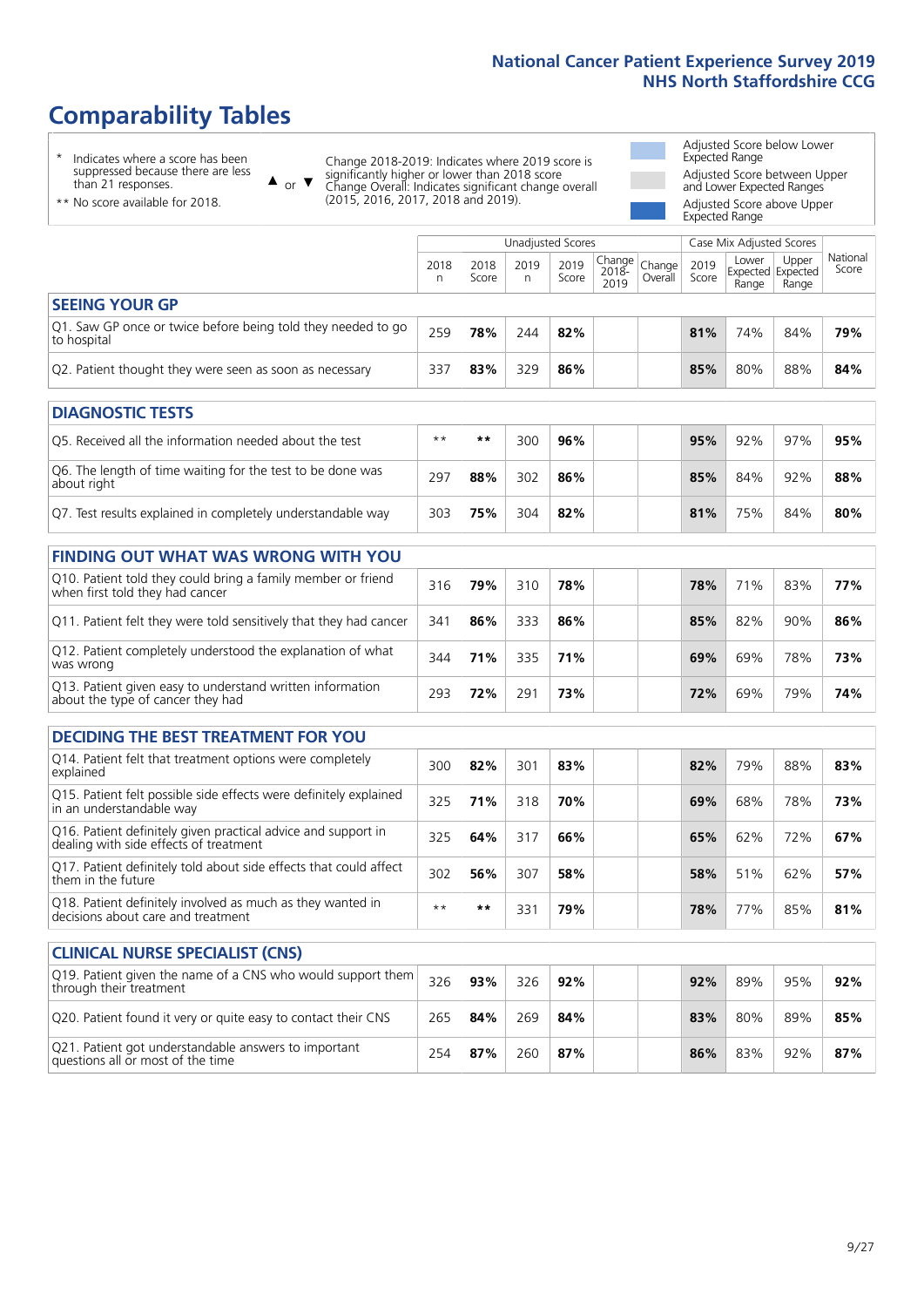# **Comparability Tables**

\* Indicates where a score has been suppressed because there are less than 21 responses.

\*\* No score available for 2018.

 $\triangle$  or  $\nabla$ 

Change 2018-2019: Indicates where 2019 score is significantly higher or lower than 2018 score Change Overall: Indicates significant change overall (2015, 2016, 2017, 2018 and 2019).

Adjusted Score below Lower Expected Range Adjusted Score between Upper and Lower Expected Ranges Adjusted Score above Upper Expected Range

|                                                                                                                   |              |               | <b>Unadjusted Scores</b> |               |                         |                   |               | Case Mix Adjusted Scores            |                |                   |
|-------------------------------------------------------------------------------------------------------------------|--------------|---------------|--------------------------|---------------|-------------------------|-------------------|---------------|-------------------------------------|----------------|-------------------|
|                                                                                                                   | 2018<br>n    | 2018<br>Score | 2019<br>n                | 2019<br>Score | Change<br>2018-<br>2019 | Change<br>Overall | 2019<br>Score | Lower<br>Expected Expected<br>Range | Upper<br>Range | National<br>Score |
| <b>SUPPORT FOR PEOPLE WITH CANCER</b>                                                                             |              |               |                          |               |                         |                   |               |                                     |                |                   |
| Q22. Hospital staff gave information about support or self-help<br>groups for people with cancer                  | 247          | 85%           | 267                      | 89%           |                         |                   | 89%           | 84%                                 | 92%            | 88%               |
| Q23. Hospital staff discussed or gave information about the<br>impact cancer could have on day to day activities  | 223          | 79%           | 231                      | 83%           |                         |                   | 83%           | 79%                                 | 89%            | 84%               |
| Q24. Hospital staff gave information on getting financial help or<br>possible benefits                            | 173          | 60%           | 190                      | 67%           |                         |                   | 67%           | 56%                                 | 70%            | 63%               |
| Q25. Hospital staff told patient they could get free prescriptions                                                | 134          | 77%           | 144                      | 85%           |                         |                   | 85%           | 76%                                 | 88%            | 82%               |
| <b>OPERATIONS</b>                                                                                                 |              |               |                          |               |                         |                   |               |                                     |                |                   |
| Q27. Beforehand, patient had all the information needed about<br>the operation                                    | 202          | 97%           | 185                      | 97%           |                         |                   | 97%           | 93%                                 | 99%            | 96%               |
| Q28. Afterwards, staff completely explained how operation had<br>gone in understandable way                       | 200          | 75%           | 183                      | 81%           |                         |                   | 80%           | 73%                                 | 85%            | 79%               |
| <b>HOSPITAL CARE AS AN INPATIENT</b>                                                                              |              |               |                          |               |                         |                   |               |                                     |                |                   |
| Q30. Hospital staff didn't talk in front of patient as if patient<br>wasn't there                                 | $* *$        | $***$         | 179                      | 82%           |                         |                   | 81%           | 78%                                 | 89%            | 84%               |
| Q31. Patient had confidence and trust in all doctors treating<br>them                                             | $* *$        | $***$         | 179                      | 83%           |                         |                   | 83%           | 78%                                 | 89%            | 84%               |
| Q32. Patient's family or someone close definitely felt able to talk<br>to a doctor                                | $**$         | $***$         | 160                      | 72%           |                         |                   | 72%           | 65%                                 | 79%            | 72%               |
| Q33. Patient had confidence and trust in all the ward nurses<br>treating them                                     | $**$         | $***$         | 181                      | 71%           |                         |                   | 71%           | 68%                                 | 81%            | 74%               |
| Q34. Patient thought there were always or nearly always<br>enough nurses on duty to care for them                 | $* *$        | $***$         | 180                      | 62%           |                         |                   | 61%           | 57%                                 | 71%            | 64%               |
| Q35. All hospital staff asked patient what name they prefer to<br>be called by                                    | $**$         | $***$         | 178                      | 71%           |                         |                   | 72%           | 62%                                 | 80%            | 71%               |
| Q36. Patient always given enough privacy when discussing<br>condition or treatment                                | $**$         | $***$         | 180                      | 86%           |                         |                   | 86%           | 79%                                 | 90%            | 85%               |
| Q37. Patient definitely found hospital staff to discuss worries or<br>fears during their inpatient visit          | $**$         | $***$         | 139                      | 55%           |                         |                   | 55%           | 44%                                 | 60%            | 52%               |
| Q38. Hospital staff definitely did everything they could to help<br>control pain                                  | $* *$        | $**$          | 161                      | 80%           |                         |                   | 79%           | 77%                                 | 89%            | 83%               |
| Q39. Patient always felt they were treated with respect and<br>dignity while in hospital                          | $\star\star$ | $***$         | 181                      | 88%           |                         |                   | 88%           | 83%                                 | 93%            | 88%               |
| Q40. Patient given clear written information about what should<br>or should not do after leaving hospital         | $**$         | $***$         | 170                      | 85%           |                         |                   | 85%           | 81%                                 | 91%            | 86%               |
| Q41. Hospital staff told patient who to contact if worried about<br>condition or treatment after leaving hospital | $**$         | $***$         | 173                      | 96%           |                         |                   | 96%           | 91%                                 | 98%            | 94%               |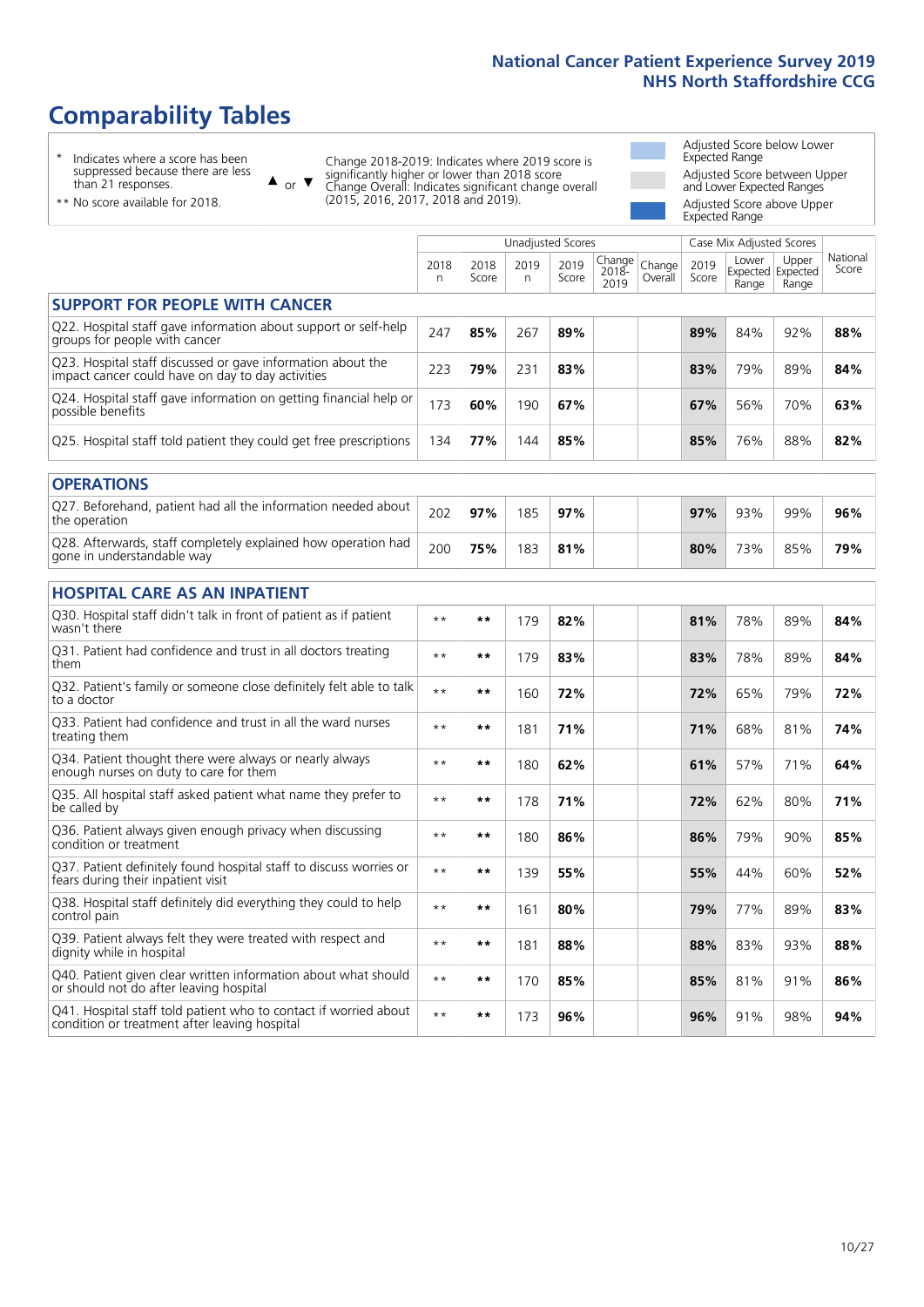# **Comparability Tables**

\* Indicates where a score has been suppressed because there are less than 21 responses.

\*\* No score available for 2018.

 $\triangle$  or  $\nabla$ 

Change 2018-2019: Indicates where 2019 score is significantly higher or lower than 2018 score Change Overall: Indicates significant change overall (2015, 2016, 2017, 2018 and 2019).

Adjusted Score below Lower Expected Range Adjusted Score between Upper and Lower Expected Ranges Adjusted Score above Upper Expected Range

|                                                                                                                       |              |               |            | Unadjusted Scores |                         |                   |               | Case Mix Adjusted Scores |                                     |                   |
|-----------------------------------------------------------------------------------------------------------------------|--------------|---------------|------------|-------------------|-------------------------|-------------------|---------------|--------------------------|-------------------------------------|-------------------|
|                                                                                                                       | 2018<br>n.   | 2018<br>Score | 2019<br>n. | 2019<br>Score     | Change<br>2018-<br>2019 | Change<br>Overall | 2019<br>Score | Lower<br>Range           | Upper<br>Expected Expected<br>Range | National<br>Score |
| <b>HOSPITAL CARE AS A DAY PATIENT / OUTPATIENT</b>                                                                    |              |               |            |                   |                         |                   |               |                          |                                     |                   |
| Q43. Patient definitely found hospital staff to discuss worries or<br>fears during their outpatient or day case visit | 260          | 69%           | 258        | 69%               |                         |                   | 69%           | 65%                      | 76%                                 | 71%               |
| Q44. Cancer doctor had the right documents at patient's last<br>outpatient appointment                                | 306          | 95%           | 302        | 98%               |                         |                   | 98%           | 94%                      | 98%                                 | 96%               |
| Q46. Beforehand patient completely had all information needed<br>about radiotherapy treatment                         | 90           | 92%           | 106        | 90%               |                         |                   | 89%           | 80%                      | 93%                                 | 86%               |
| Q47. Patient completely given understandable information<br>about whether radiotherapy was working                    | 75           | 63%           | 92         | 53%               |                         |                   | 53%           | 50%                      | 70%                                 | 60%               |
| Q49. Beforehand patient completely had all information needed<br>about chemotherapy treatment                         | 187          | 87%           | 196        | 82%               |                         |                   | 82%           | 79%                      | 89%                                 | 84%               |
| Q50. Patient given enough information about whether<br>chemotherapy was working in a completely understandable way    | 172          | 54%           | 178        | 66%               |                         |                   | 67%           | 61%                      | 74%                                 | 68%               |
| <b>HOME CARE AND SUPPORT</b>                                                                                          |              |               |            |                   |                         |                   |               |                          |                                     |                   |
| Q51. Hospital staff definitely gave family or someone close all<br>the information needed to help care at home        | 290          | 56%           | 280        | 66%               |                         |                   | 65%           | 54%                      | 66%                                 | 60%               |
| Q52. Patient definitely given enough support from health or<br>social services during treatment                       | 190          | 54%           | 186        | 57%               |                         |                   | 56%           | 43%                      | 61%                                 | 52%               |
| Q53. Patient definitely given enough support from health or<br>social services after treatment                        | 97           | 44%           | 113        | 48%               |                         |                   | 47%           | 36%                      | 54%                                 | 45%               |
| <b>CARE FROM YOUR GENERAL PRACTICE</b>                                                                                |              |               |            |                   |                         |                   |               |                          |                                     |                   |
| Q54. GP given enough information about patient's condition<br>and treatment                                           | 250          | 93%           | 261        | 95%               |                         |                   | 95%           | 93%                      | 98%                                 | 95%               |
| Q55. General practice staff definitely did everything they could<br>to support patient during treatment               | 232          | 60%           | 209        | 65%               |                         |                   | 64%           | 51%                      | 65%                                 | 58%               |
| <b>YOUR OVERALL NHS CARE</b>                                                                                          |              |               |            |                   |                         |                   |               |                          |                                     |                   |
| Q56. Different people treating and caring for patient always                                                          | $\star\star$ | $***$         |            |                   |                         |                   |               |                          |                                     |                   |
| work well together to give best possible care                                                                         |              |               | 318        | 75%               |                         |                   | 75%           | 68%                      | 78%                                 | 73%               |
| Q57. Patient given a care plan                                                                                        | 255          | 40%           | 253        | 45%               |                         |                   | 45%           | 32%                      | 44%                                 | 38%               |
| Q58. Overall the administration of care was good or very good                                                         | 339          | 83%           | 333        | 89%               |                         | ▼                 | 89%           | 85%                      | 92%                                 | 89%               |
| Q59. Patient felt length of time for attending clinics and<br>appointments for cancer was about right                 | 338          | 65%           | 332        | 66%               |                         | ▼                 | 65%           | 62%                      | 76%                                 | 69%               |
| Q60. Someone discussed with patient whether they would like<br>to take part in cancer research                        | 323          | 27%           | 319        | 24%               |                         |                   | 25%           | 21%                      | 39%                                 | 30%               |
| Q61. Patient's average rating of care scored from very poor to<br>very good                                           | 335          | 8.6           | 328        | 8.9               | ▲                       |                   | 8.9           | 8.7                      | 9.0                                 | 8.8               |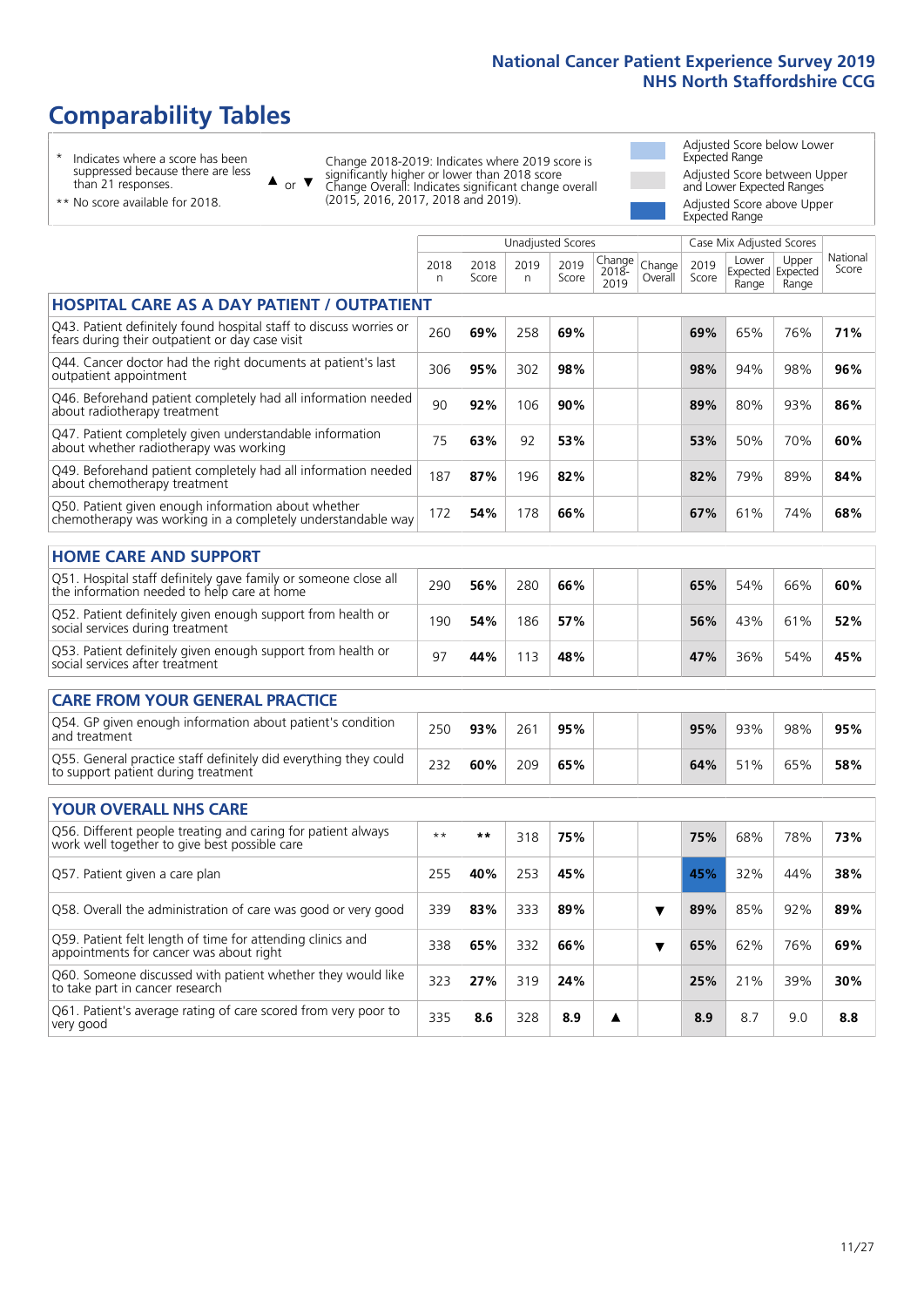- \* Indicates where a score has been suppressed because there are less than 21 responses.
- n.a. Indicates that there were no respondents for that tumour group.

| <b>SEEING YOUR GP</b>                           |                          |         |               |                   |                                     |                |                  |                       | Tumour Group |         |                                                 |                 |           |             |                |
|-------------------------------------------------|--------------------------|---------|---------------|-------------------|-------------------------------------|----------------|------------------|-----------------------|--------------|---------|-------------------------------------------------|-----------------|-----------|-------------|----------------|
|                                                 |                          | Brain   | <b>Breast</b> | Colorectal<br>LGT | $\overline{\sigma}$<br>Gynaecologic | Haematological | Head and<br>Neck | <b>Dung</b>           | Prostate     | Sarcoma | Skin                                            | Upper<br>Gastro | Urologica | Other       | All<br>Cancers |
| Q1. Saw GP once or twice before being told they | <b>CCG</b>               |         | n.a. 100% 80% |                   |                                     | 61%            | $\star$          | 67%                   | $\star$      |         | 88%                                             |                 | 91%       |             | 82%            |
| needed to go to hospital                        | National 59% 94% 75% 77% |         |               |                   |                                     |                |                  | 67%   79%   71%   82% |              |         | 71% 90% 74% 83% 74% 79%                         |                 |           |             |                |
| Q2. Patient thought they were seen as soon as   | <b>CCG</b>               | $\star$ | 93% 74%       |                   |                                     | 93%            | $\star$          |                       | 77% 90%      |         | 80%                                             |                 |           | 82% 81% 86% |                |
| necessary                                       | National                 | 79%     |               |                   |                                     |                |                  |                       |              |         | 89% 83% 81% 82% 81% 84% 86% 69% 85% 79% 85% 79% |                 |           |             | 84%            |

#### **DIAGNOSTIC TESTS** Tumour Group

|                                                   |              | Brain   | <b>Breast</b> | Colorectal<br>LGT           | ᅙ<br>Gynaecologic | Haematological | Head and<br>Neck | Lung        | Prostate | Sarcoma | Skin | Upper<br>Gastro | rological                                   | Other   | All<br>Cancers |
|---------------------------------------------------|--------------|---------|---------------|-----------------------------|-------------------|----------------|------------------|-------------|----------|---------|------|-----------------|---------------------------------------------|---------|----------------|
| Q5. Received all the information needed about     | <b>CCG</b>   | $\star$ |               | 95% 100%                    | $\star$           | 97%            | $\star$          | $\star$     | $\star$  |         | 96%  |                 | 100%                                        | $\star$ | 96%            |
| the test                                          | National     | 93%     | 95%           | 95%                         | 93%               | 95%            |                  | 93% 95% 95% |          | 93%     | 96%  | 95%             | 95%                                         | 95%     | 95%            |
| Q6. The length of time waiting for the test to be | <b>CCG</b>   | $\star$ |               | 88% 92%                     | $\star$           | 89%            | $\star$          | $\star$     | $\star$  | $\star$ | 79%  | $\star$         | 88%                                         | $\star$ | 86%            |
| done was about right                              | National     |         |               | 84% 91% 88%                 |                   |                |                  |             |          |         |      |                 | 86% 89% 88% 87% 87% 81% 87% 84% 87% 86% 88% |         |                |
| Q7. Test results explained in completely          | CCG          | $\star$ |               | 86% 83%                     | $\star$           | 87%            | $\star$          | 76%         | $\star$  | $\star$ | 92%  | $\star$         | 80%                                         | $\star$ | 82%            |
| understandable way                                | National 71% |         |               | 83% 82% 77% 77% 79% 80% 80% |                   |                |                  |             |          |         |      |                 | 78% 84% 75% 80% 76% 80%                     |         |                |

| <b>FINDING OUT WHAT WAS WRONG WITH YOU</b>        |          |         |               |                       |                |               |                  |         | Tumour Group |         |      |                 |            |         |                |
|---------------------------------------------------|----------|---------|---------------|-----------------------|----------------|---------------|------------------|---------|--------------|---------|------|-----------------|------------|---------|----------------|
|                                                   |          | Brain   | <b>Breast</b> | olorectal<br>LGT<br>Ū | Gynaecological | Haematologica | Head and<br>Neck | Lung    | Prostate     | Sarcoma | Skin | Upper<br>Gastro | Irological | Other   | All<br>Cancers |
| Q10. Patient told they could bring a family       | CCG      | $\star$ | 83%           | 79%                   |                | 74%           | $\star$          | 65%     | $\star$      | $\star$ | 73%  | $\star$         | 84%        | $\star$ | 78%            |
| member or friend when first told they had cancer  | National | 85%     | 82%           | 82%                   | 71%            | 71%           | 71%              | 77%     | 79%          | 73%     | 69%  | 76%             | 73%        | 75%     | 77%            |
| Q11. Patient felt they were told sensitively that | CCG      | $\star$ | 93%           | 91%                   |                | 82%           | $\ast$           | 67%     | 68%          | $\star$ | 92%  | $\star$         | 89%        | 81%     | 86%            |
| they had cancer                                   | National | 79%     |               | 89% 87% 82%           |                |               | 84% 87%          |         | 83% 86%      | 84%     |      | 89% 81%         |            | 84% 83% | 86%            |
| Q12. Patient completely understood the            | CCG      | $\star$ | 71%           | 71%                   |                | 68%           | $\star$          | 71%     | 73%          | $\star$ | 80%  |                 | 75%        | 57%     | 71%            |
| explanation of what was wrong                     | National | 66%     | 77%           | 79%                   | 73%            | 60%           | 78%              | 76%     | 79%          | 67%     | 80%  | 70%             | 77%        | 70%     | 73%            |
| Q13. Patient given easy to understand written     | CCG      | $\star$ | 77%           | 74%                   |                | 84%           | $\star$          | 38%     | $\star$      | $\star$ | 87%  | $\star$         | 82%        | $\ast$  | 73%            |
| information about the type of cancer they had     | National | 66%     | 78%           | 73%                   | 71%            | 76%           | 69%              | 67% 83% |              | 67%     | 84%  | 67%             | 74%        | 65%     | 74%            |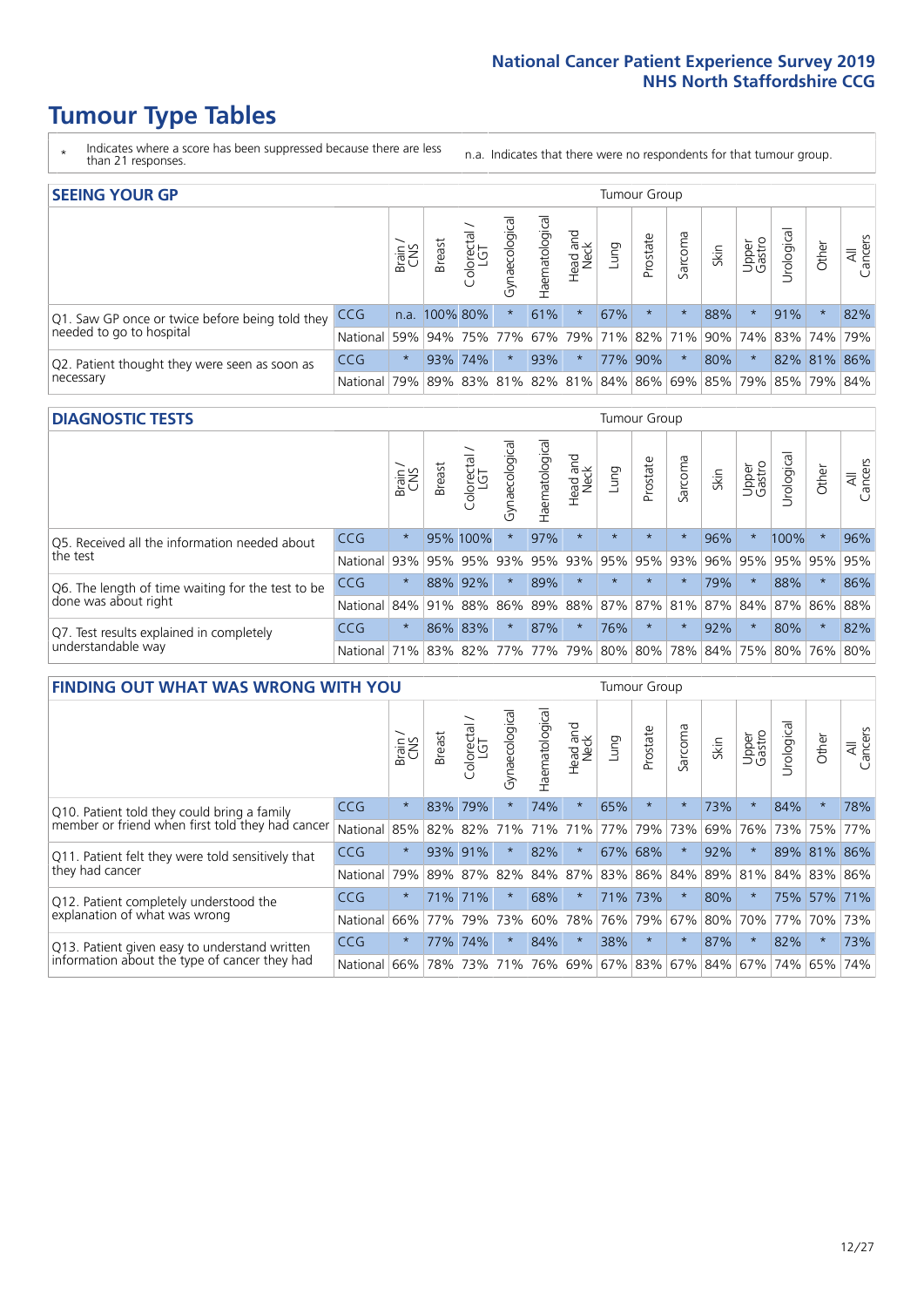\* Indicates where a score has been suppressed because there are less than 21 responses.

n.a. Indicates that there were no respondents for that tumour group.

| <b>DECIDING THE BEST TREATMENT FOR YOU</b>         |            |         |               |                             |                |                |                         |         | <b>Tumour Group</b> |                         |         |                 |            |             |                |
|----------------------------------------------------|------------|---------|---------------|-----------------------------|----------------|----------------|-------------------------|---------|---------------------|-------------------------|---------|-----------------|------------|-------------|----------------|
|                                                    |            | Brain   | <b>Breast</b> | olorectal.<br>LGT<br>$\cup$ | Gynaecological | Haematological | ead and<br>Neck<br>Head | Lung    | Prostate            | Sarcoma                 | Skin    | Upper<br>Gastro | Jrological | Other       | All<br>Cancers |
| Q14. Patient felt that treatment options were      | CCG        | $\star$ | 84%           | 82%                         | $\star$        | 91%            | $\star$                 | $\star$ | $\star$             | $\star$                 | 86%     | $\star$         |            | 83% 81%     | 83%            |
| completely explained                               | National   | 85%     | 85%           | 85%                         | 85%            | 82%            | 87%                     |         | 84% 83%             | 83%                     | 89%     | 81%             | 83%        | 79%         | 83%            |
| Q15. Patient felt possible side effects were       | <b>CCG</b> | $\star$ | 69%           | 67%                         | $\star$        | 84%            | $\star$                 |         | 58% 77%             |                         |         | $\star$         | 73%        | $\star$     | 70%            |
| definitely explained in an understandable way      | National   | 69%     | 74%           | 76%                         | 75%            | 69%            | 73%                     | 74%     | 73%                 | 73%                     | 77%     | 72%             | 71%        | 70%         | 73%            |
| Q16. Patient definitely given practical advice and | CCG        | $\star$ | 70%           | 62%                         |                | 77%            | $\star$                 | 42%     | $\star$             | $\star$                 | $\star$ | $\star$         | 61%        | $\star$     | 66%            |
| support in dealing with side effects of treatment  | National   | 63%     | 70%           | 70%                         | 69%            | 65%            | 70%                     | 69%     | 65%                 | 66%                     | 71%     | 66%             | 63%        | 64%         | 67%            |
| Q17. Patient definitely told about side effects    | CCG        | $\star$ |               | 54% 53%                     |                | 67%            | $\star$                 | 41%     | 67%                 | $\star$                 | $\star$ | $\star$         | 62%        | $\star$     | 58%            |
| that could affect them in the future               | National   | 62%     | 57%           | 59%                         | 56%            | 51%            | 64%                     |         | 56% 66%             | 54%                     | 66%     | 53%             |            | 56% 52%     | 57%            |
| Q18. Patient definitely involved as much as they   | CCG        | $\star$ | 77%           | 81%                         | $\star$        | 84%            | $\star$                 |         | 65% 73%             | $^\star$                | 91%     | $\star$         |            | 82% 76%     | 79%            |
| wanted in decisions about care and treatment       | National   | 79%     |               |                             | 81% 83% 81%    |                |                         |         |                     | 80% 81% 81% 84% 81% 87% |         | 79%             |            | 79% 78% 81% |                |

#### **CLINICAL NURSE SPECIALIST (CNS)** Tumour Group

|                                             |            | Brain   | <b>Breast</b> | Colorectal<br>LGT | $\overline{\sigma}$<br>aecologic<br>Š | Haematological | Head and<br>Neck | Lung    | Prostate            | Sarcoma | Skin                        | Upper<br>Gastro | rological                   | Other   | All<br>Cancers |
|---------------------------------------------|------------|---------|---------------|-------------------|---------------------------------------|----------------|------------------|---------|---------------------|---------|-----------------------------|-----------------|-----------------------------|---------|----------------|
| Q19. Patient given the name of a CNS who    | <b>CCG</b> | $\star$ |               | 99% 89%           |                                       | 91%            | $\star$          | 79%     | $\star$             | $\star$ | 92%                         | $\star$         | 93%                         | $\star$ | 92%            |
| would support them through their treatment  | National   | 95%     | 95%           | 92%               | 95%                                   |                | 92% 91%          |         | 94% 91%             | 91%     | 91%                         | 93%             | 85% 89%                     |         | 92%            |
| Q20. Patient found it very or quite easy to | CCG        | $\star$ | 80%           | 88%               | $\star$                               | 92%            | $\star$          | $\star$ | $\star$             | $\star$ | $\star$                     | $\star$         | 79%                         | $\star$ | 84%            |
| contact their CNS                           | National   | 86%     | 84%           | 88%               | 85%                                   |                |                  |         | 87% 86% 86% 80% 86% |         |                             |                 | 90%   85%   83%   83%   85% |         |                |
| Q21. Patient got understandable answers to  | CCG        | $\star$ | 88%           | 86%               | $\star$                               | 90%            | $\star$          | $\star$ | $\star$             | $\star$ | $\star$                     | $\star$         | 87%                         | $\star$ | 87%            |
| important questions all or most of the time | National   | 82%     | 87%           | 89%               |                                       |                |                  |         |                     |         | 86% 89% 88% 86% 87% 87% 93% |                 | 86% 87% 86% 87%             |         |                |

| <b>SUPPORT FOR PEOPLE WITH CANCER</b>                                                             |            |         |               |                        |                |                |                        |         | Tumour Group |         |         |                 |           |         |                |
|---------------------------------------------------------------------------------------------------|------------|---------|---------------|------------------------|----------------|----------------|------------------------|---------|--------------|---------|---------|-----------------|-----------|---------|----------------|
|                                                                                                   |            | Brain   | <b>Breast</b> | olorectal.<br>LGT<br>Ũ | Gynaecological | Haematological | ad and<br>Neck<br>Head | Lung    | Prostate     | Sarcoma | Skin    | Upper<br>Gastro | Jrologica | Other   | All<br>Cancers |
| Q22. Hospital staff gave information about<br>support or self-help groups for people with         | <b>CCG</b> | $\star$ | 92%           | 98%                    | $\star$        | 82%            | $\star$                | $\star$ | $\star$      | $\star$ | 100%    | $\star$         | $\star$   | $\star$ | 89%            |
| cancer                                                                                            | National   | 92%     | 92%           | 88%                    | 87%            | 86%            | 88%                    | 87%     | 91%          | 86%     | 90%     | 88%             | 81%       | 83%     | 88%            |
| Q23. Hospital staff discussed or gave information<br>about the impact cancer could have on day to | CCG        | $\star$ | 91%           | 85%                    | $\star$        | 82%            | $\star$                | $\star$ | $\star$      | $\star$ | $\star$ | $\star$         | $\star$   | $\star$ | 83%            |
| day activities                                                                                    | National   | 84%     | 86%           | 85%                    | 82%            | 84%            | 84%                    | 83%     | 88%          | 81%     | 86%     | 83%             | 78%       | 79%     | 84%            |
| Q24. Hospital staff gave information on getting                                                   | CCG        | $\star$ |               | 81% 68%                | $\star$        | 50%            | $\ast$                 | $\star$ | $\star$      | $\star$ | $\star$ | $\star$         | $\star$   | $\star$ | 67%            |
| financial help or possible benefits                                                               | National   | 78%     |               | 68% 61%                | 66%            | 61%            | 67%                    | 72%     | 55%          | 64%     | 60%     | 64%             | 47%       | 59%     | 63%            |
| Q25. Hospital staff told patient they could get                                                   | <b>CCG</b> | $\star$ | 92%           | 83%                    | $\star$        | 86%            | $\star$                | $\star$ | $\star$      | $\star$ | $\star$ | $\star$         | $\star$   | $\ast$  | 85%            |
| free prescriptions                                                                                | National   | 82%     |               | 81% 83%                | 79%            |                | 87% 84% 86% 80%        |         |              | 78%     | 71%     | $84\%$          | 73%       | 81%     | 82%            |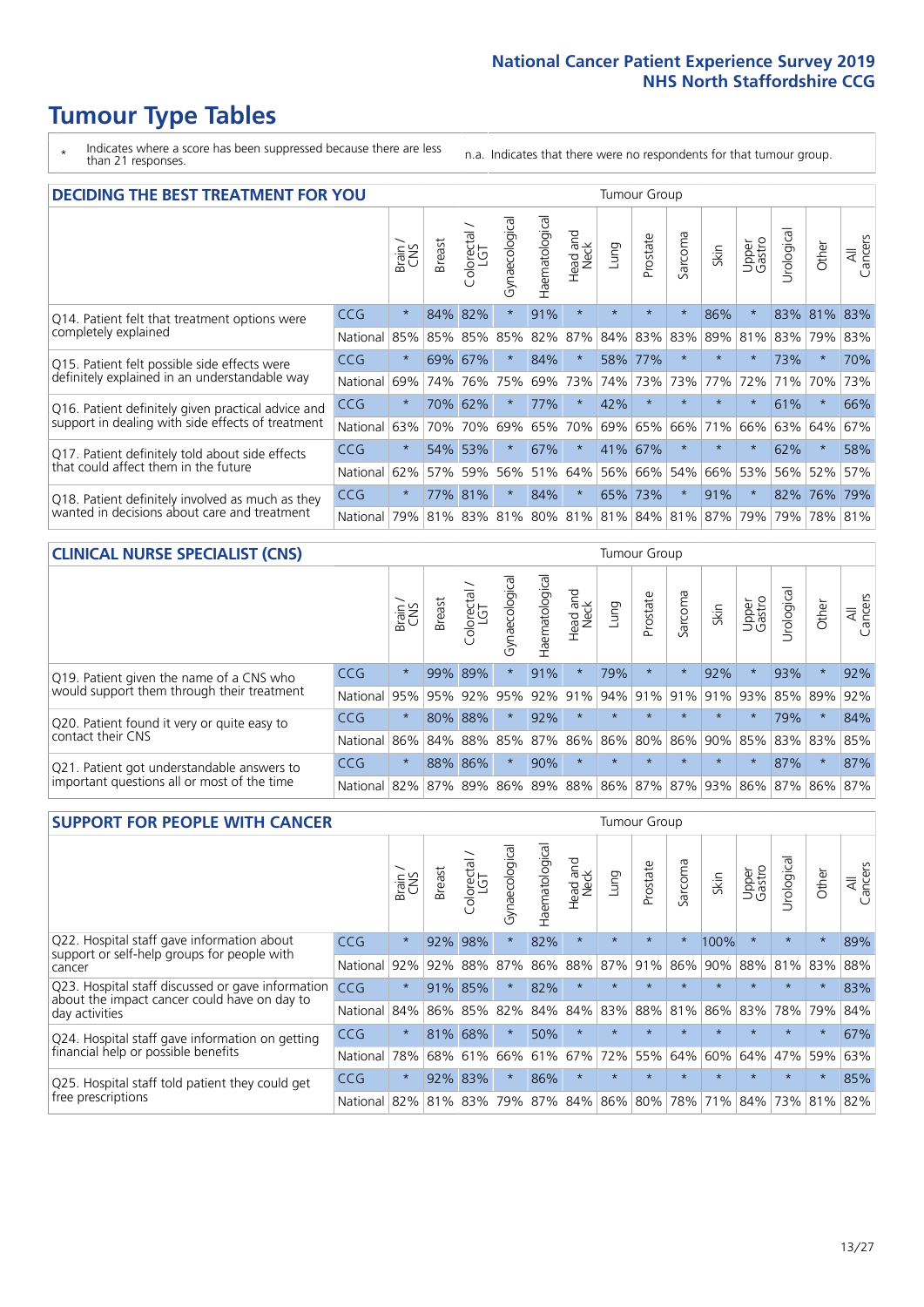- \* Indicates where a score has been suppressed because there are less than 21 responses.
- n.a. Indicates that there were no respondents for that tumour group.

| <b>OPERATIONS</b>                                |            |         |               |                        |                   |                |                  |         | Tumour Group |         |         |                 |                                                       |         |                |
|--------------------------------------------------|------------|---------|---------------|------------------------|-------------------|----------------|------------------|---------|--------------|---------|---------|-----------------|-------------------------------------------------------|---------|----------------|
|                                                  |            | Brain   | <b>Breast</b> | olorectal.<br>LGT<br>Ü | ত<br>Gynaecologic | Haematological | Head and<br>Neck | Lung    | Prostate     | Sarcoma | Skin    | Upper<br>Gastro | Jrological                                            | Other   | All<br>Cancers |
| Q27. Beforehand, patient had all the information | CCG        | $\star$ |               | 96% 97%                | $\star$           |                | $\star$          | $\star$ | $\star$      | $\star$ | $\star$ | $\star$         | $\star$                                               | $\star$ | 97%            |
| needed about the operation                       | National   | 96%     | 97% 96%       |                        |                   |                |                  |         |              |         |         |                 | 96% 94% 96% 95% 97% 95% 96% 96% 95% 95% 95% 96%       |         |                |
| Q28. Afterwards, staff completely explained how  | <b>CCG</b> | $\star$ |               | 82% 83%                | $\star$           | $\star$        | $\star$          | $\star$ | $\star$      | $\star$ | $\star$ | $\star$         | $\star$                                               | $\star$ | 81%            |
| operation had gone in understandable way         | National   | 76%     |               | 79% 83%                |                   |                |                  |         |              |         |         |                 | 79%  78%  79%  79%  78%  80%  82%  79%  76%  77%  79% |         |                |

#### **HOSPITAL CARE AS AN INPATIENT** Tumour Group

|                                                                                                  |              | Brain   | Breast   | Colorectal /<br>LGT | Gynaecological | Haematological | Head and<br>Neck | Lung        | Prostate | Sarcoma | Skin            | Upper<br>Gastro | Urological | Other   | All<br>Cancers |
|--------------------------------------------------------------------------------------------------|--------------|---------|----------|---------------------|----------------|----------------|------------------|-------------|----------|---------|-----------------|-----------------|------------|---------|----------------|
| Q30. Hospital staff didn't talk in front of patient                                              | CCG          | $\star$ | 87%      | 85%                 | $\star$        | 90%            | $\star$          | $\star$     | $\star$  | $\star$ | $\star$         | $\star$         | $\star$    | $\star$ | 82%            |
| as if patient wasn't there                                                                       | National     | 81%     | 86%      | 81%                 | 83%            | 84%            | 83%              | 81%         | 88%      | 86%     | 86%             | 81%             | 83%        | 82%     | 84%            |
| 031. Patient had confidence and trust in all                                                     | CCG          | $\star$ | 77%      | 94%                 | $\star$        | 86%            | $\star$          | $\star$     | $\star$  | $\star$ | $\star$         | $\star$         | $\star$    | $\star$ | 83%            |
| doctors treating them                                                                            | National     | 82%     |          | 83% 85%             | 83%            | 82%            |                  | 87% 83%     | 89%      | 86%     | 85%             | 81%             | 85%        | 80%     | 84%            |
| Q32. Patient's family or someone close definitely                                                | CCG          | $\star$ | 69%      | 74%                 | $\star$        | $\star$        | $\star$          | $\star$     | $\star$  | $\star$ | $\star$         | $\star$         | $\star$    | $\star$ | 72%            |
| felt able to talk to a doctor                                                                    | National     | 67%     | 72%      | 73%                 | 72%            | 74%            | 75%              | 74%         | 72%      | 71%     | 74%             | 73%             | 71%        | 69%     | 72%            |
| Q33. Patient had confidence and trust in all the                                                 | CCG          | $\star$ | 80% 63%  |                     | $\star$        | 77%            | $\star$          | $\star$     | $\star$  | $\star$ | $\star$         | $\star$         | $\star$    | $\star$ | 71%            |
| ward nurses treating them                                                                        | National     | 72%     | 73%      | 72%                 | 71%            | 77%            | 75%              | 77%         | 79%      | 74%     | 75%             | 73%             | 77%        | 69%     | 74%            |
| Q34. Patient thought there were always or nearly                                                 | CCG          | $\star$ | 63%      | 49%                 | $\star$        | 64%            | $\star$          | $\star$     | $\star$  | $\star$ | $\star$         | $\star$         | $\star$    | $\star$ | 62%            |
| always enough nurses on duty to care for them                                                    | National     | 68%     | 64%      | 62%                 | 63%            | 63%            | 65%              | 68%         | 72%      | 65%     | 70%             | 65%             | 66%        | 60%     | 64%            |
| Q35. All hospital staff asked patient what name                                                  | CCG          | $\star$ |          | 60% 56%             |                | 82%            | $\star$          | $\star$     | $\star$  | $\star$ | $\star$         | $\star$         | $\star$    | $\star$ | 71%            |
| they prefer to be called by                                                                      | National     | 68%     | 62%      | 74%                 | 65%            | 72%            | 71%              | 76%         | 72%      | 74%     | 70%             | 78%             | 76%        | 69%     | 71%            |
| Q36. Patient always given enough privacy when                                                    | CCG          | $\star$ | 80% 85%  |                     | $\star$        | 91%            | $\star$          | $\star$     | $\star$  | $\star$ | $\star$         | $\star$         | $\star$    | $\star$ | 86%            |
| discussing condition or treatment                                                                | National     | 78%     |          | 84% 85%             | 81%            |                |                  | 86% 87% 84% | 88%      | 84%     | 84%             | 84%             | 85%        | 82%     | 85%            |
| Q37. Patient definitely found hospital staff to                                                  | CCG          | $\star$ |          | 63% 62%             | $\star$        | $\star$        | $\star$          | $\star$     | $\star$  | $\star$ | $\star$         | ÷               | $\star$    | $\star$ | 55%            |
| discuss worries or fears during their inpatient visit                                            | National     | 45%     |          | 51% 55%             | 51%            | 56%            | 52%              | 49%         | 53%      | 54%     | 51%             | 53%             | 49%        | 46%     | 52%            |
| Q38. Hospital staff definitely did everything they                                               | CCG          | $\star$ |          | 77% 80%             | $\star$        | 71%            | $\star$          | $\star$     | $\star$  | $\star$ | $\star$         | $\star$         | $\star$    | $\star$ | 80%            |
| could to help control pain                                                                       | National     | 85%     | 83%      | 84%                 | 82%            | 82%            | 80%              | 84%         | 85%      | 83%     | 85%             | 82%             | 81%        | 82%     | 83%            |
| Q39. Patient always felt they were treated with                                                  | CCG          | $\star$ | 90% 89%  |                     | $\star$        | 86%            | $\star$          | $\star$     | $\star$  | $\star$ | $\star$         | $\star$         | $\star$    | $\star$ | 88%            |
| respect and dignity while in hospital                                                            | National     | 85%     |          | 87% 87%             | 85%            |                |                  | 89% 87% 88% | 91%      | 89%     | 89%             | 88%             | 90%        | 86%     | 88%            |
| Q40. Patient given clear written information<br>about what should or should not do after leaving | CCG          | $\star$ | 97% 81%  |                     | $\star$        | 86%            | $\star$          | $\star$     | $\star$  | $\star$ | $\star$         | $\star$         | $\star$    | $\star$ | 85%            |
| hospital                                                                                         | National     | 80%     | 89%      | 86%                 | 86%            | 83%            |                  | 87% 82%     | 91%      | 85%     | 90%             | 82%             | 87%        | 83%     | 86%            |
| Q41. Hospital staff told patient who to contact<br>if worried about condition or treatment after | CCG          | $\star$ | 100% 97% |                     | $\star$        | 95%            | $\star$          | $\star$     | $\star$  | $\star$ | $\star$         | $\star$         | $\star$    | $\star$ | 96%            |
| leaving hospital                                                                                 | National 94% |         |          | 95% 95% 93%         |                |                |                  | 96% 93% 92% |          |         | 96% 94% 95% 92% |                 | 92%        | 93%     | 94%            |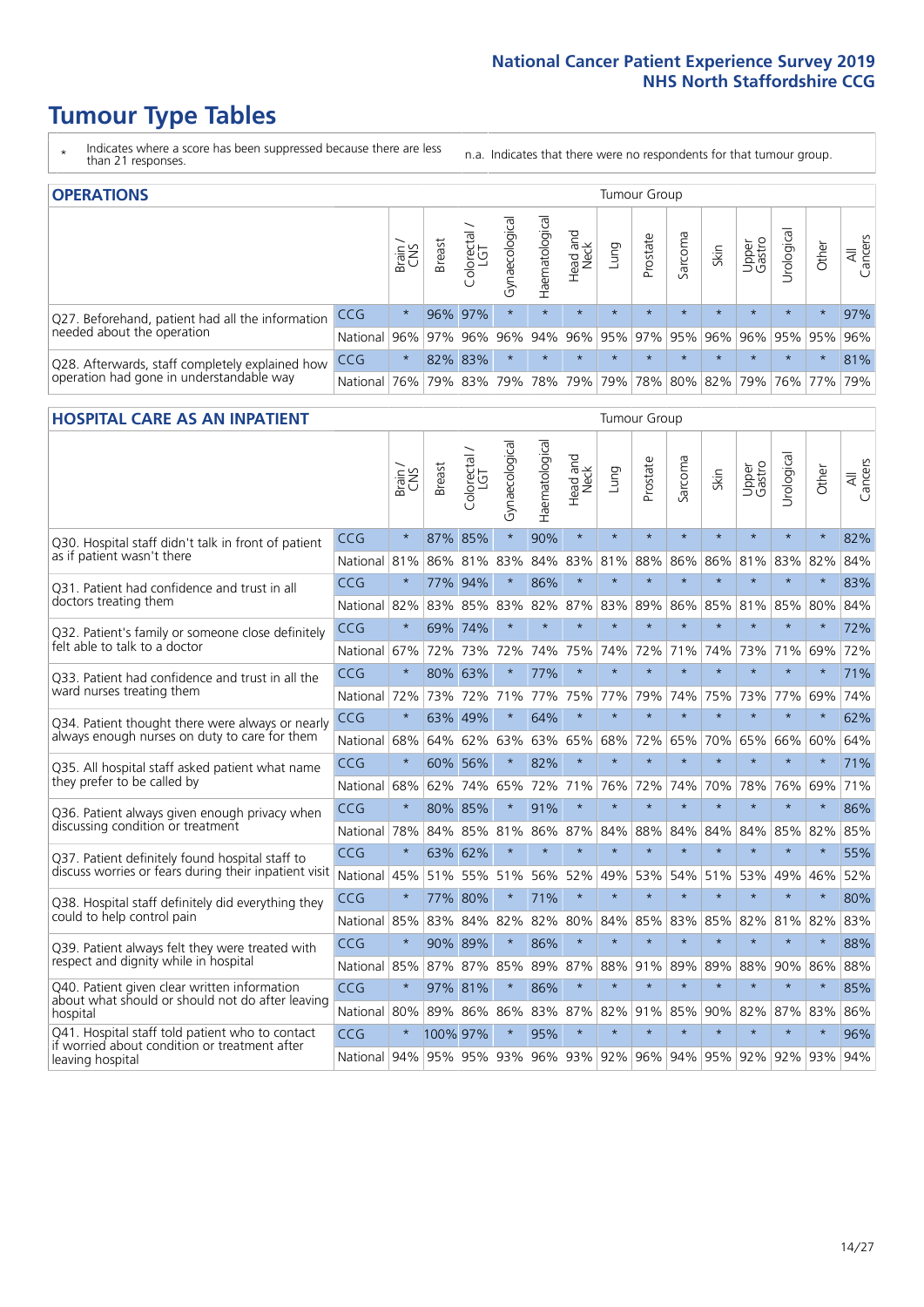# **Tumour Type Tables**

- \* Indicates where a score has been suppressed because there are less than 21 responses.
- n.a. Indicates that there were no respondents for that tumour group.

| <b>HOSPITAL CARE AS A DAY PATIENT / OUTPATIENT</b>                                                                    |            |         |               |                          |                |                |                         |         |          | <b>Tumour Group</b> |         |                 |            |         |                |  |  |  |  |  |  |  |
|-----------------------------------------------------------------------------------------------------------------------|------------|---------|---------------|--------------------------|----------------|----------------|-------------------------|---------|----------|---------------------|---------|-----------------|------------|---------|----------------|--|--|--|--|--|--|--|
|                                                                                                                       |            | Brain   | <b>Breast</b> | ╮<br>Colorectal /<br>LGT | Gynaecological | Haematological | ead and<br>Neck<br>Head | Lung    | Prostate | Sarcoma             | Skin    | Upper<br>Gastro | Urological | Other   | All<br>Cancers |  |  |  |  |  |  |  |
| Q43. Patient definitely found hospital staff to                                                                       | CCG        | $\star$ | 71%           | 58%                      | $^\star$       | 76%            | $\star$                 | $\star$ | $\star$  | $\star$             | $\star$ | $\star$         | $\star$    | $\star$ | 69%            |  |  |  |  |  |  |  |
| discuss worries or fears during their outpatient or<br>day case visit                                                 | National   | 66%     | 68%           | 73%                      | 70%            | 73%            | 72%                     | 70%     | 74%      | 72%                 | 72%     | 71%             | 67%        | 68%     | 71%            |  |  |  |  |  |  |  |
| Q44. Cancer doctor had the right documents at<br>patient's last outpatient appointment                                | <b>CCG</b> | $\star$ |               | 97% 100%                 |                | 95%            | $\star$                 | 91%     | 100%     | $\star$             | 100%    |                 | 100%       | $\star$ | 98%            |  |  |  |  |  |  |  |
|                                                                                                                       | National   | 94%     | 96%           | 96%                      | 96%            | 97%            | 96%                     | 96%     | 96%      | 96%                 | 96%     | 94%             | 96%        | 95%     | 96%            |  |  |  |  |  |  |  |
| Q46. Beforehand patient completely had                                                                                | CCG        | $\star$ | 92%           | $\star$                  |                |                | $\star$                 | $\star$ | $\star$  | n.a.                |         | $\star$         | $\star$    | $\star$ | 90%            |  |  |  |  |  |  |  |
| all information needed about radiotherapy<br>treatment                                                                | National   | 91%     | 88%           | 83%                      | 88%            | 84%            | 86%                     | 86%     | 88%      | 88%                 | 84%     | 86%             | 83%        | 84%     | 86%            |  |  |  |  |  |  |  |
| Q47. Patient completely given understandable<br>information about whether radiotherapy was<br>working                 | CCG        | $\star$ | 52%           | $\star$                  | $\star$        |                | $\star$                 | $\star$ | $\star$  | n.a.                | $\star$ | $\star$         | $\star$    | $\ast$  | 53%            |  |  |  |  |  |  |  |
|                                                                                                                       | National   | 56%     | 60%           | 57%                      | 61%            | 62%            | 63%                     | 59%     | 60%      | 67%                 | 57%     | 52%             | 59%        | 59%     | 60%            |  |  |  |  |  |  |  |
| Q49. Beforehand patient completely had all<br>information needed about chemotherapy<br>treatment                      | CCG        | $\star$ | 85%           | 80%                      | $\star$        | 94%            | $\star$                 | $\star$ | $\star$  | $\star$             | $\star$ | $\star$         | $\star$    | $\ast$  | 82%            |  |  |  |  |  |  |  |
|                                                                                                                       | National   | 80%     | 82%           | 86%                      | 87%            | 85%            | 79%                     | 84%     | 86%      | 86%                 | 90%     | 84%             | 85%        | 85%     | 84%            |  |  |  |  |  |  |  |
| Q50. Patient given enough information about<br>whether chemotherapy was working in a<br>completely understandable way | <b>CCG</b> | n.a.    | 71%           | 50%                      | $^\star$       | 75%            | $\star$                 | $\star$ | $\star$  | $\star$             | 大       | $\star$         | $\star$    | $\star$ | 66%            |  |  |  |  |  |  |  |
|                                                                                                                       | National   | 54%     | 62%           | 64%                      | 68%            | 75%            |                         | 57% 67% | 66%      | 71%                 | 79%     | 61%             | 68%        | 69%     | 68%            |  |  |  |  |  |  |  |

#### **HOME CARE AND SUPPORT** Tumour Group

|                                                                                                                   |            | Brain   | <b>Breast</b> | olorectal<br>LGT<br>Ü | त्त<br>Gynaecologic | Haematological | ad and<br>Neck<br>Head | <b>Dung</b> | Prostate | Sarcoma | Skin    | Upper<br>Gastro | Urological  | Other   | All<br>Cancers |
|-------------------------------------------------------------------------------------------------------------------|------------|---------|---------------|-----------------------|---------------------|----------------|------------------------|-------------|----------|---------|---------|-----------------|-------------|---------|----------------|
| Q51. Hospital staff definitely gave family or<br>someone close all the information needed to<br>help care at home | <b>CCG</b> | $\star$ |               | 67% 53%               |                     | 77%            | $\star$                | $\star$     | $\star$  | $\star$ | $\star$ | $\star$         | $\star$     | $\star$ | 66%            |
|                                                                                                                   | National   | 58%     | 58%           | 63%                   | 57%                 | 62% 67%        |                        | 59%         | 61%      | 62%     | 65%     | 60%             | 59% 55%     |         | 60%            |
| Q52. Patient definitely given enough support<br>from health or social services during treatment                   | <b>CCG</b> | $\star$ |               | 64% 44%               | $\star$             | $\star$        | $\star$                | $\star$     | $\star$  |         | $\star$ | $\star$         | $\star$     | $\star$ | 57%            |
|                                                                                                                   | National   | 42%     | 52%           | 60%                   |                     | 45% 51%        | 59%                    | 50%         | 48%      |         | 53% 57% |                 | 54% 48% 51% |         | 52%            |
| Q53. Patient definitely given enough support<br>from health or social services after treatment                    | <b>CCG</b> | n.a.    | 47%           | 48%                   | $\star$             | $\star$        | $\star$                | $\star$     | $\star$  | $\star$ | $\star$ | $\star$         | $\star$     | $\star$ | 48%            |
|                                                                                                                   | National   | 39%     | 41% 53%       |                       | 39%                 | $ 43\% $       | 56%                    | 40%         | 46%      | 48% 59% |         | 47%             | 44%         | 44%     | 45%            |

| <b>CARE FROM YOUR GENERAL PRACTICE</b>                                                                     | Tumour Group |         |               |                   |                |                                     |                                         |         |          |         |         |                             |           |         |                |
|------------------------------------------------------------------------------------------------------------|--------------|---------|---------------|-------------------|----------------|-------------------------------------|-----------------------------------------|---------|----------|---------|---------|-----------------------------|-----------|---------|----------------|
|                                                                                                            |              | Brain   | <b>Breast</b> | Colorectal<br>LGT | Gynaecological | $\overline{\sigma}$<br>Haematologic | Head and<br>Neck                        | Lung    | Prostate | Sarcoma | Skin    | Upper<br>Gastro             | Urologica | Other   | All<br>Cancers |
| Q54. GP given enough information about<br>patient's condition and treatment                                | <b>CCG</b>   | $\star$ |               | 96% 88%           |                | 95%                                 | $\star$                                 | $\star$ | $\star$  | $\star$ | $\star$ | $\star$                     | $\star$   | $\star$ | 95%            |
|                                                                                                            | National 91% |         |               | 96% 95%           | 95%            |                                     | 96% 94% 94% 96% 94% 96% 93% 95% 94% 95% |         |          |         |         |                             |           |         |                |
| Q55. General practice staff definitely did<br>everything they could to support patient during<br>treatment | <b>CCG</b>   | $\star$ | 64%           | 59%               | $\star$        | 59%                                 | $\star$                                 | $\star$ | $\star$  | $\star$ | $\star$ | $\star$                     | $\star$   | $\star$ | 65%            |
|                                                                                                            | National     | 55%     |               | 58% 59%           | 56%            |                                     | 56% 59%                                 |         |          |         |         | 56% 64% 56% 65% 59% 59% 55% |           |         | 58%            |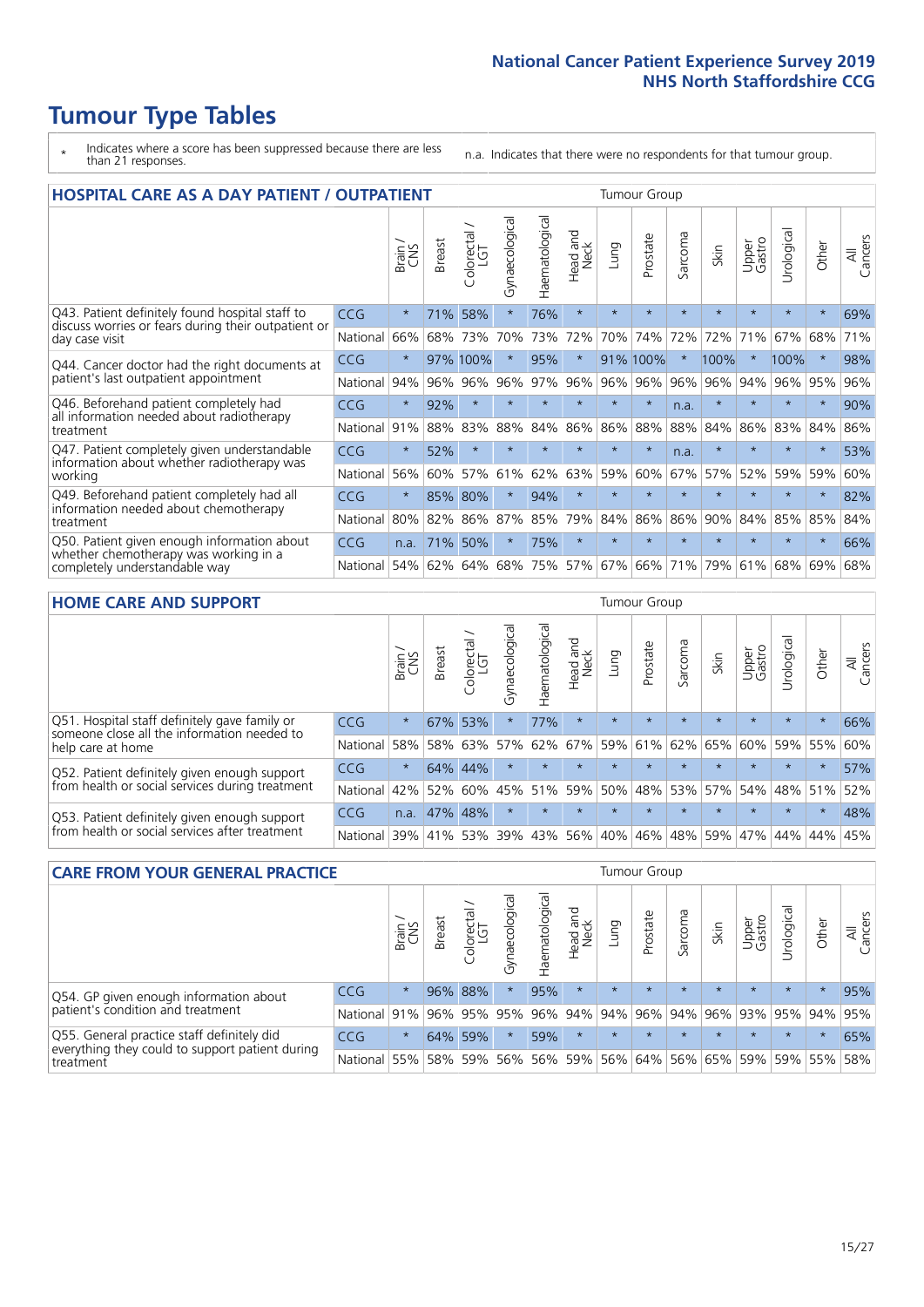- \* Indicates where a score has been suppressed because there are less than 21 responses.
- n.a. Indicates that there were no respondents for that tumour group.

#### **YOUR OVERALL NHS CARE** THE CONSTRUCTION OF THE THROUP GROUP TUMOUR GROUP

| I YUN YENAEL NI IYOANE |         |               |                                 |                |                |                         |                                  | iamoar oroap |                |         |                 |               |            |                |  |  |  |  |  |
|------------------------|---------|---------------|---------------------------------|----------------|----------------|-------------------------|----------------------------------|--------------|----------------|---------|-----------------|---------------|------------|----------------|--|--|--|--|--|
|                        | Brain   | <b>Breast</b> | ∽<br>olorectal<br>LGT<br>$\cup$ | Gynaecological | Haematological | aad and<br>Neck<br>Head | Lung                             | Prostate     | Sarcoma        | Skin    | Upper<br>Gastro | ී<br>Urologic | Other      | All<br>Cancers |  |  |  |  |  |
| <b>CCG</b>             | $\star$ | 76%           | 74%                             |                | 77%            | $\star$                 | $\star$                          | $\star$      | $\star$        | 71%     | $\star$         | 85%           | $\ast$     | 75%            |  |  |  |  |  |
| National               | 60%     | 73%           | 73%                             | 69%            | 75%            | 73%                     | 73%                              | 75%          | 70%            | 79%     | 69%             | 74%           | 68%        | 73%            |  |  |  |  |  |
| <b>CCG</b>             | $\star$ | 69%           | 39%                             |                | 41%            | $\ast$                  | $\star$                          | $\star$      | $\star$        | $\star$ | $\star$         | $\star$       | $\star$    | 45%            |  |  |  |  |  |
| National               | 36%     | 41%           | 40%                             | 34%            | 36%            | 39%                     | 36%                              | 40%          | 34%            | 44%     | 36%             | 33%           | 31%        | 38%            |  |  |  |  |  |
| <b>CCG</b>             | $\star$ | 93%           | 89%                             |                | 86%            | $\ast$                  | 92%                              | 73%          | $\star$        | 80%     |                 | 89%           | $\star$    | 89%            |  |  |  |  |  |
| National               | 85%     | 90%           | 88%                             | 87%            |                |                         |                                  |              | 88%            | 90%     | 86%             |               |            | 89%            |  |  |  |  |  |
| <b>CCG</b>             | $\star$ |               | 65%                             |                | 58%            | $\star$                 |                                  | 50%          | $\star$        | 72%     |                 | 75%           | $\ast$     | 66%            |  |  |  |  |  |
| National               | 58%     | 68%           | 73%                             | 66%            |                |                         | 71%                              | 76%          | 68%            | 73%     | 66%             | 75%           | 64%        | 69%            |  |  |  |  |  |
| <b>CCG</b>             | $\star$ | 52%           | 19%                             |                | 23%            | $\ast$                  | 13%                              | 5%           | $\ast$         | 36%     |                 | 21%           | $\ast$     | 24%            |  |  |  |  |  |
| National               | 42%     | 30%           | 32%                             | 31%            |                |                         |                                  |              | 36%            | 20%     | 36%             |               | 32%        | 30%            |  |  |  |  |  |
| <b>CCG</b>             | $\star$ | 9.1           | 8.8                             | $\star$        | 9.2            | $\star$                 | 8.4                              | 8.9          | $\star$        | 8.9     | $\star$         | 8.7           | $\ast$     | 8.9            |  |  |  |  |  |
| National               | 8.6     | 8.9           | 8.8                             | 8.7            | 8.9            | 8.8                     | 8.8                              | 8.8          | 8.8            | 8.9     | 8.7             | 8.7           | 8.7        | 8.8            |  |  |  |  |  |
|                        |         |               |                                 | 69%            |                |                         | 91%<br>90%<br>66% 71%<br>33% 21% |              | 54%<br>34% 31% | 90% 88% |                 |               | 85%<br>21% | 87%            |  |  |  |  |  |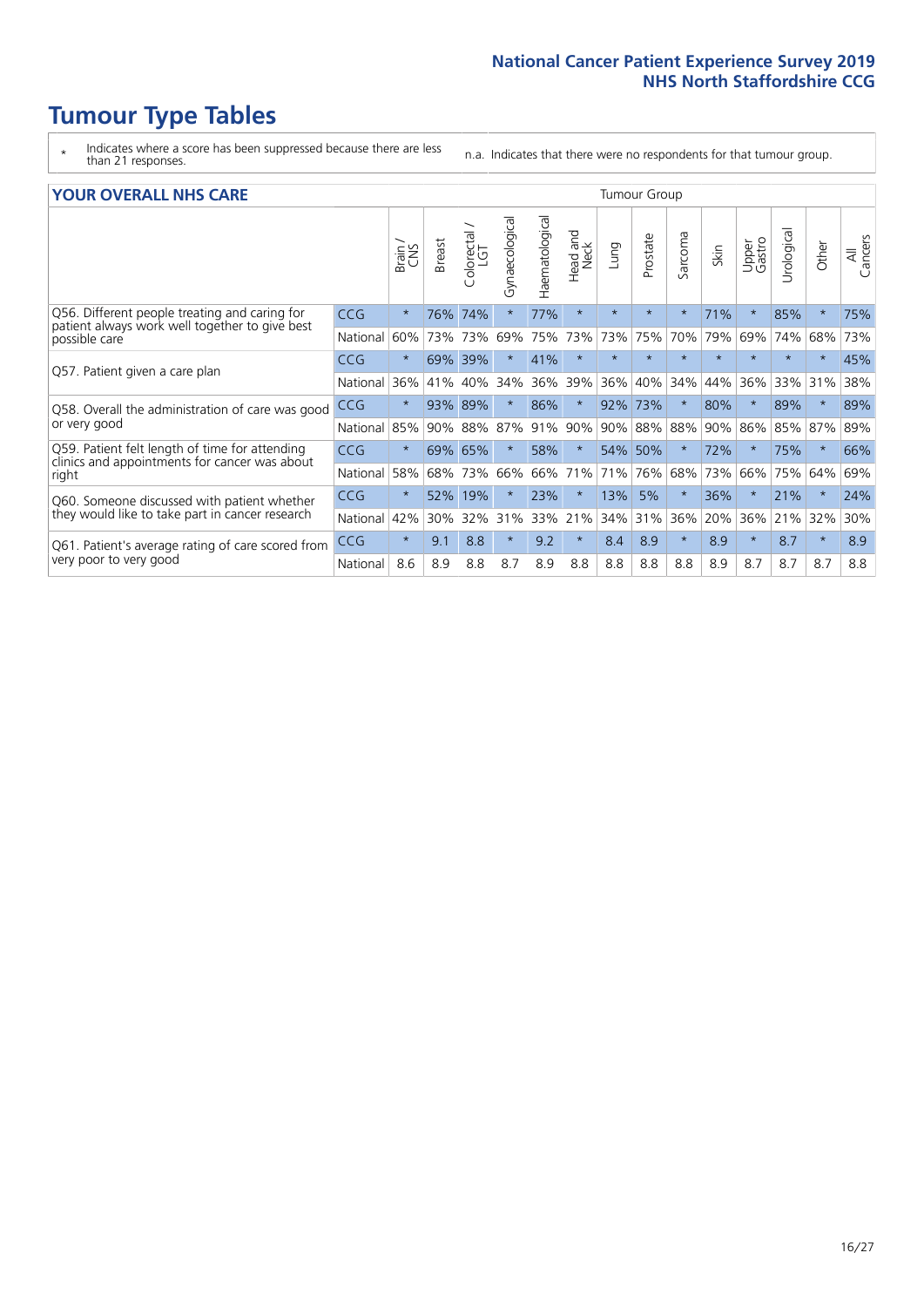### **Year on Year Charts**





#### **DIAGNOSTIC TESTS**





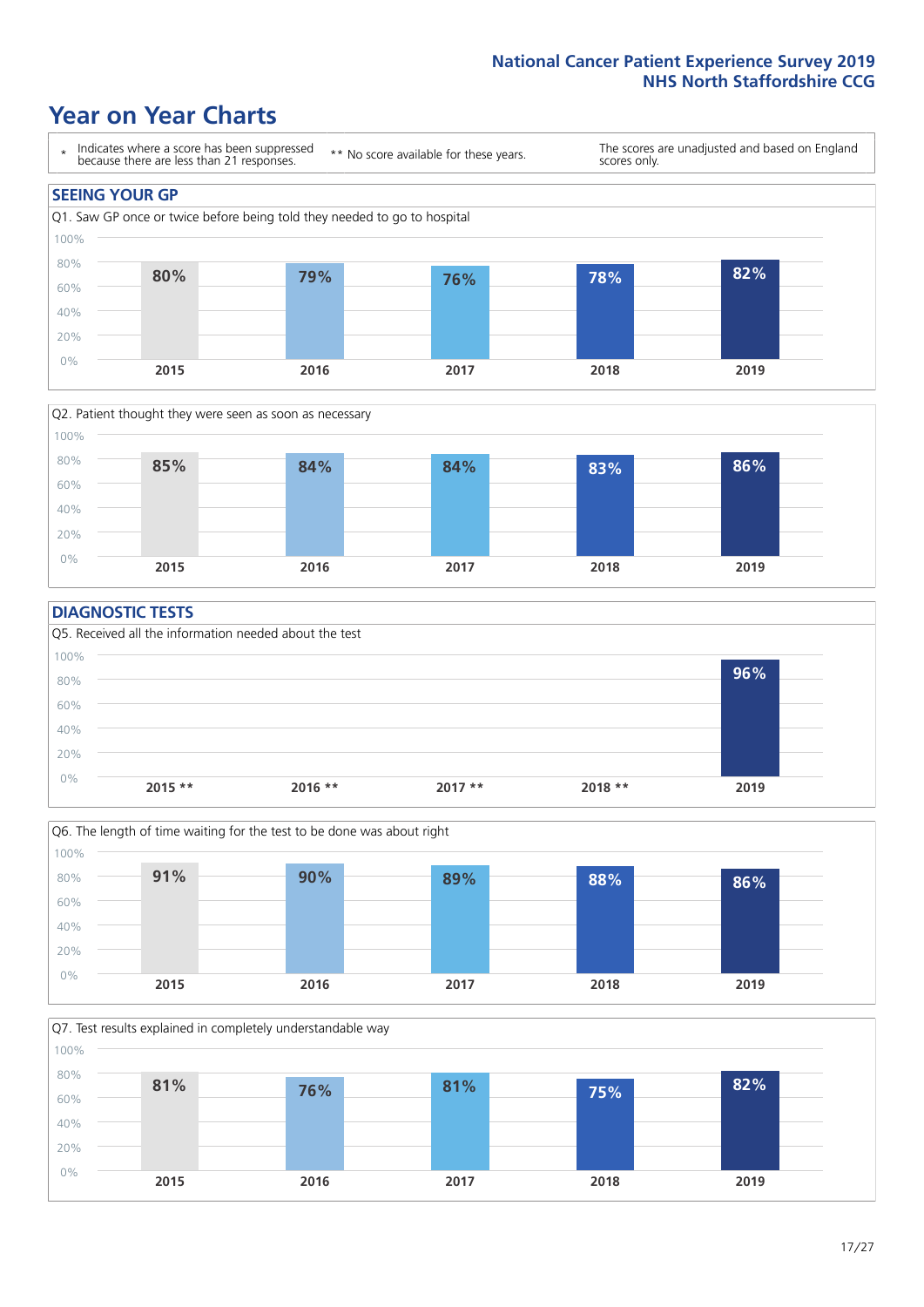### **Year on Year Charts**











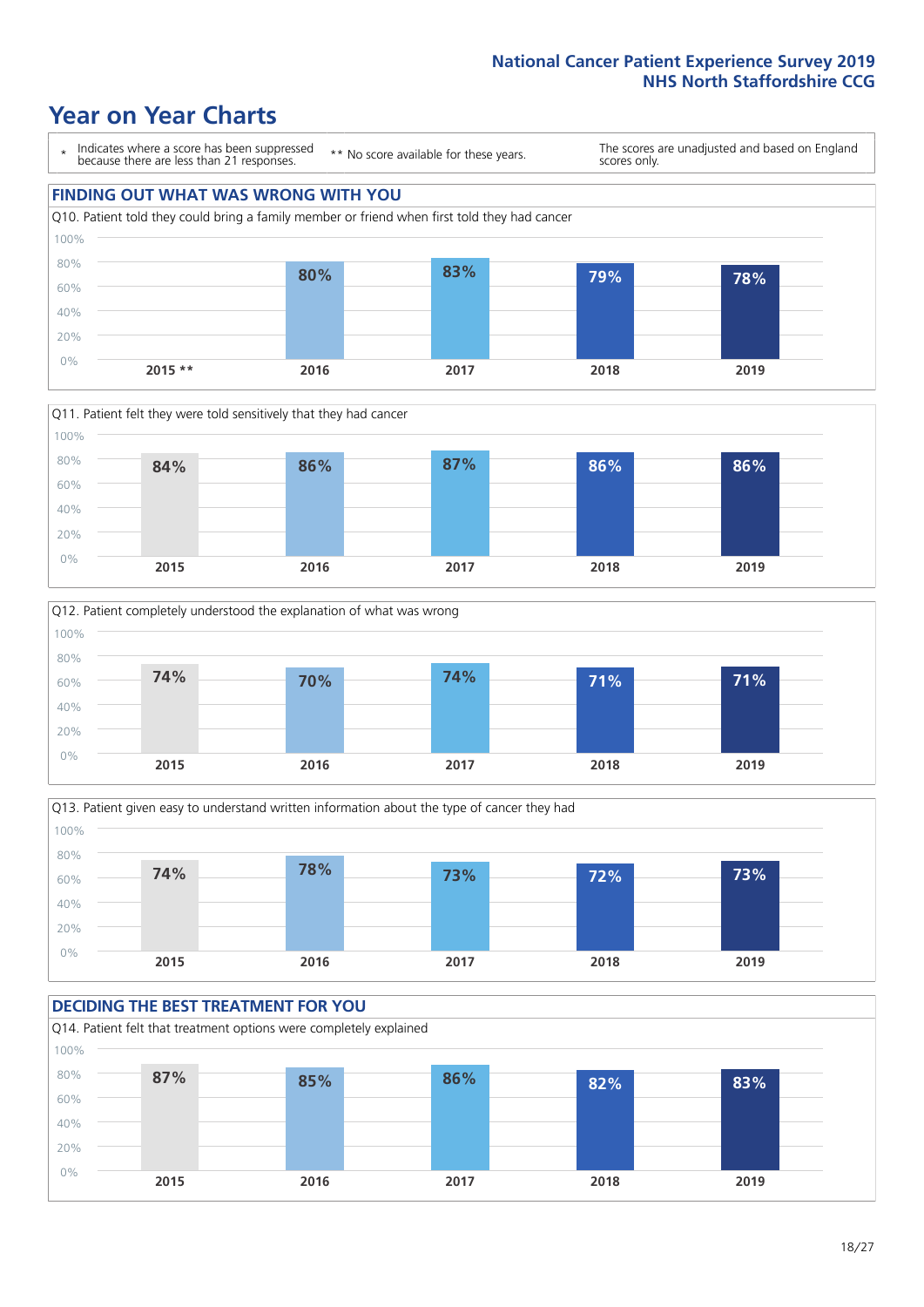### **Year on Year Charts**







Q18. Patient definitely involved as much as they wanted in decisions about care and treatment  $0%$ 20% 40% 60% 80% 100% **2015 \*\* 2016 \*\* 2017 \*\* 2018 \*\* 2019 79%**

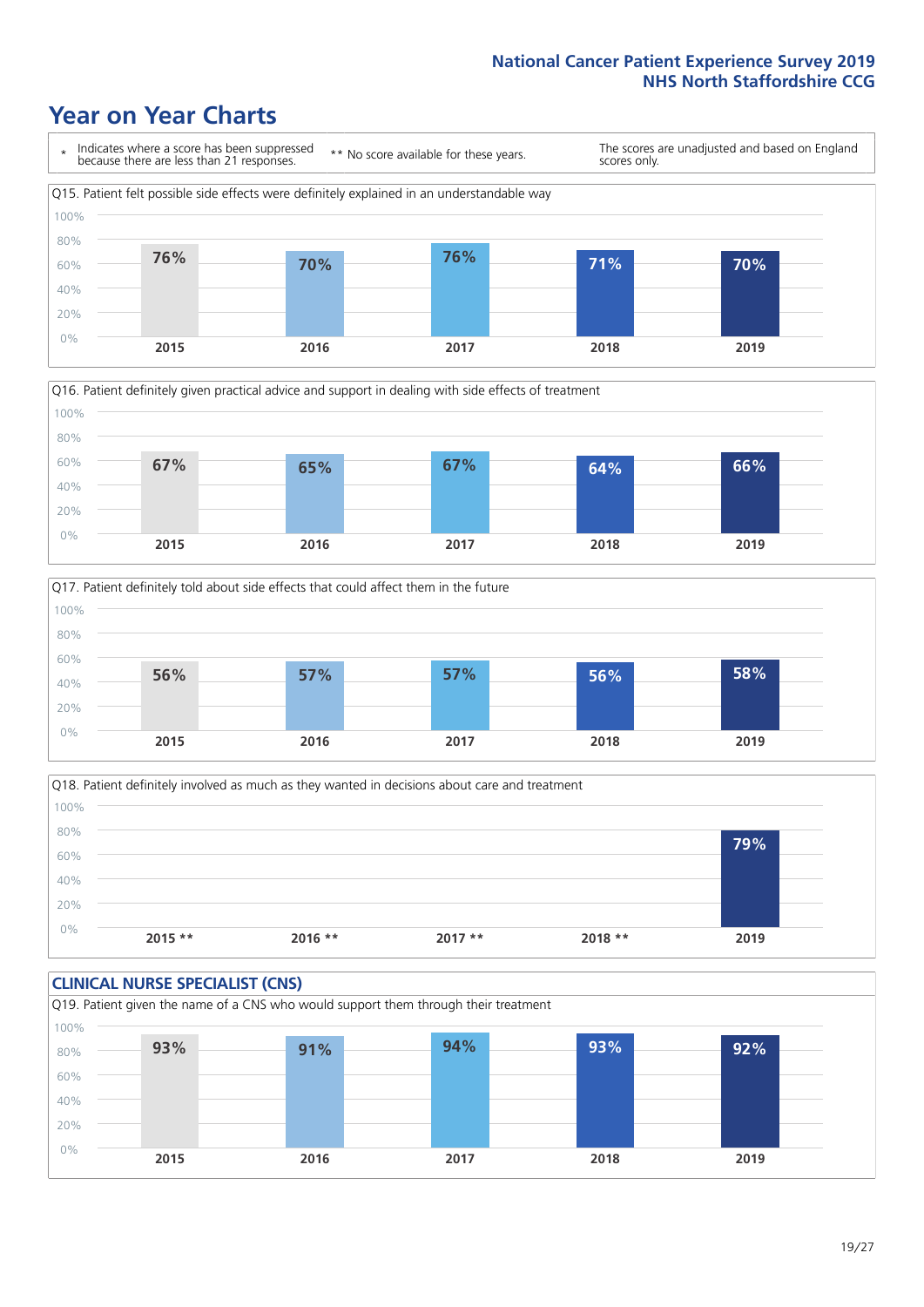### **Year on Year Charts**

0%









**2015 2016 2017 2018 2019**

Q24. Hospital staff gave information on getting financial help or possible benefits 20% 40% 60% 80% 100% **58% 60% 61% 60% 67%**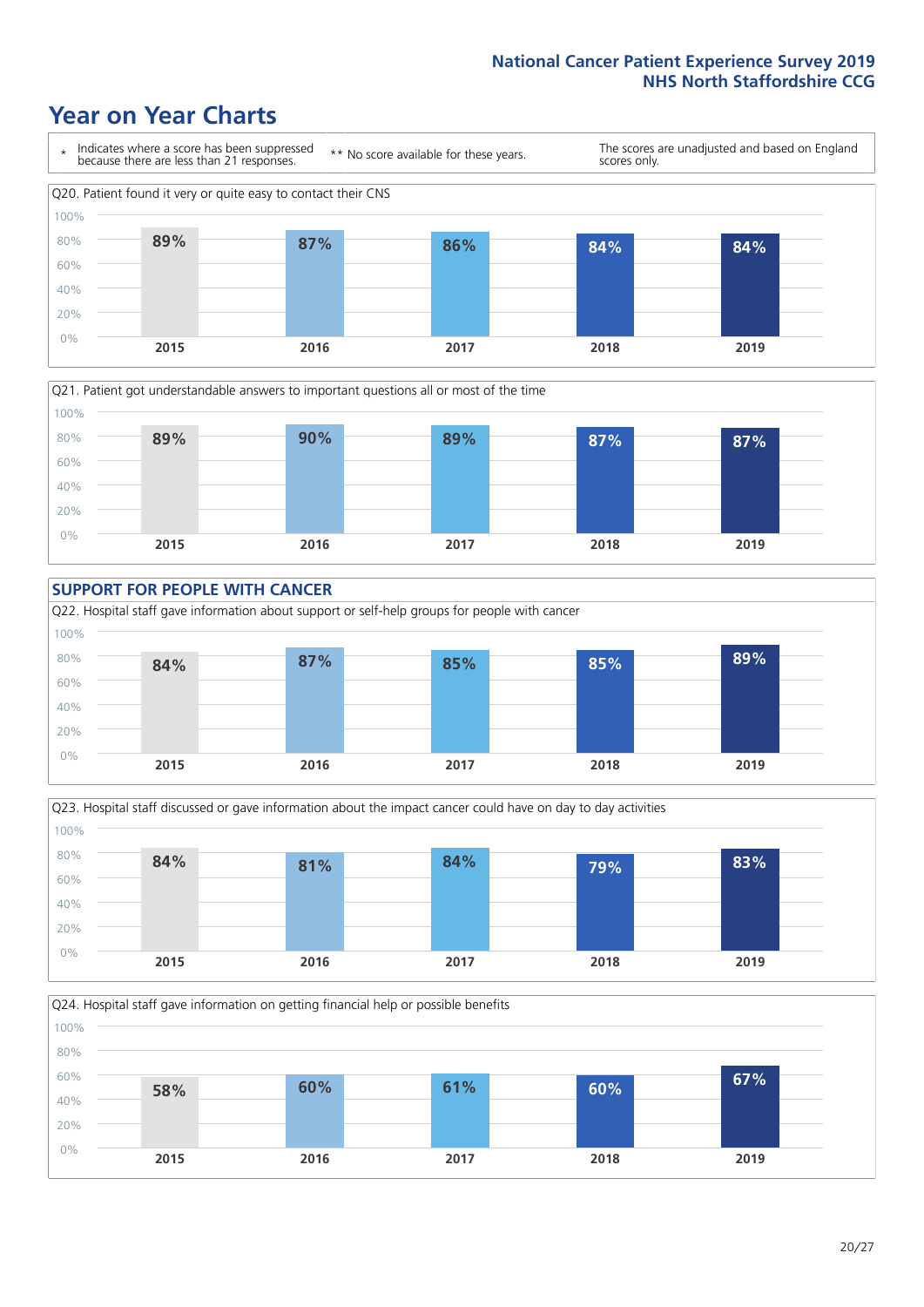### **Year on Year Charts**



#### **OPERATIONS**

Q27. Beforehand, patient had all the information needed about the operation  $0%$ 20% 40% 60% 80% 100% **2015 \*\* 2016 2017 2018 2019 98% 95% 97% 97%**



#### **HOSPITAL CARE AS AN INPATIENT** Q30. Hospital staff didn't talk in front of patient as if patient wasn't there 0% 20% 40% 60% 80% 100% **2015 \*\* 2016 \*\* 2017 \*\* 2018 \*\* 2019 82%**

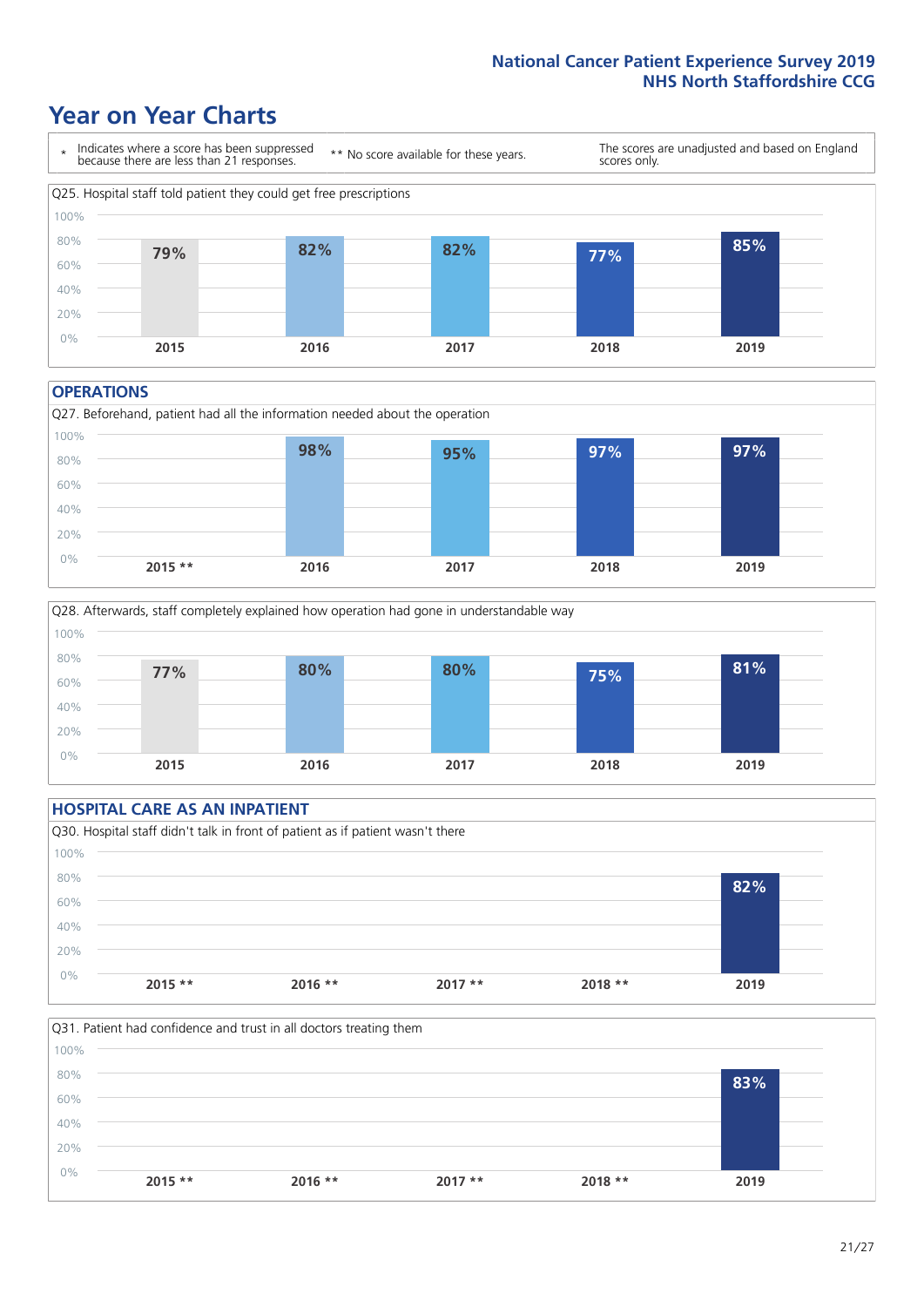### **Year on Year Charts**









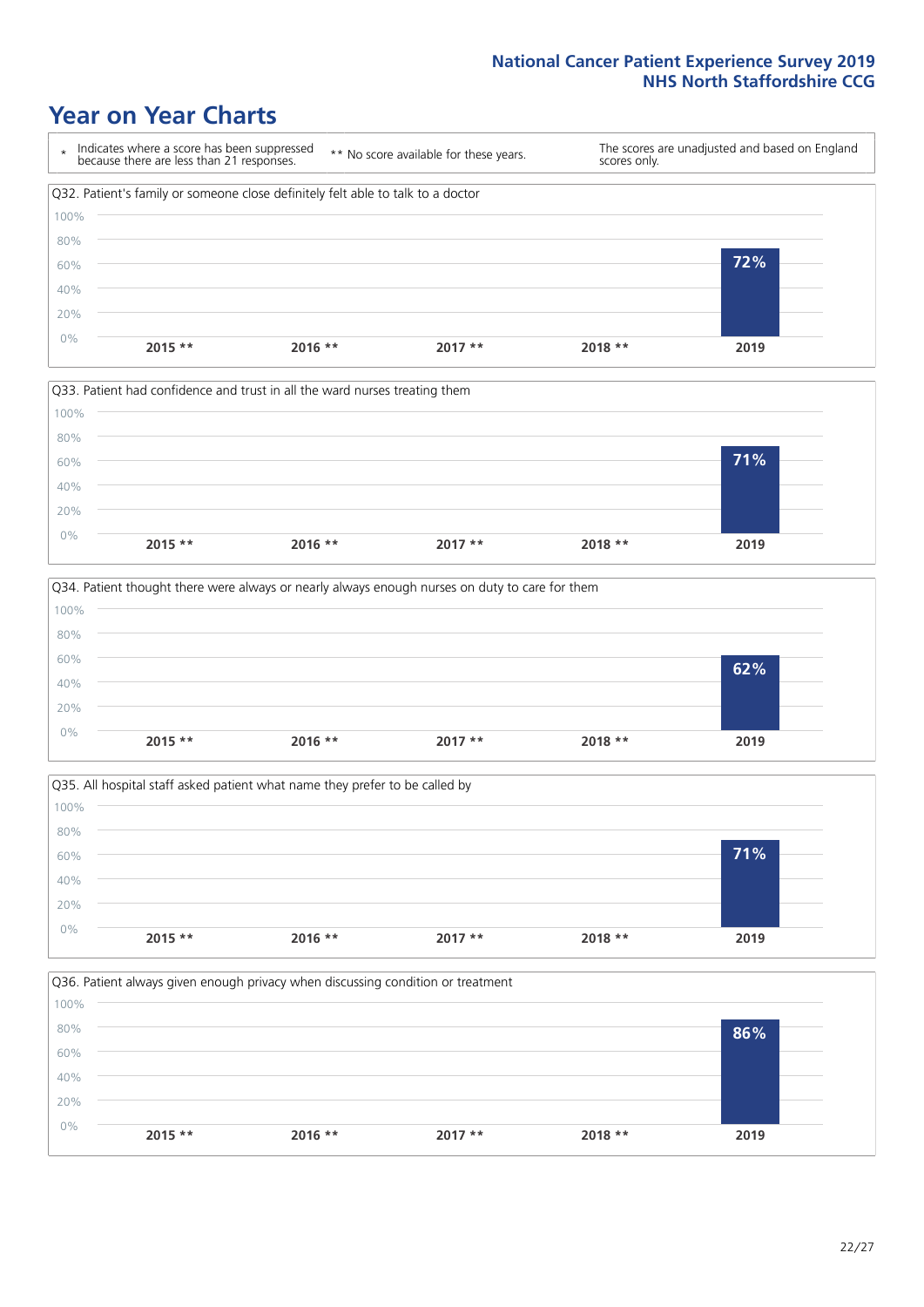### **Year on Year Charts**









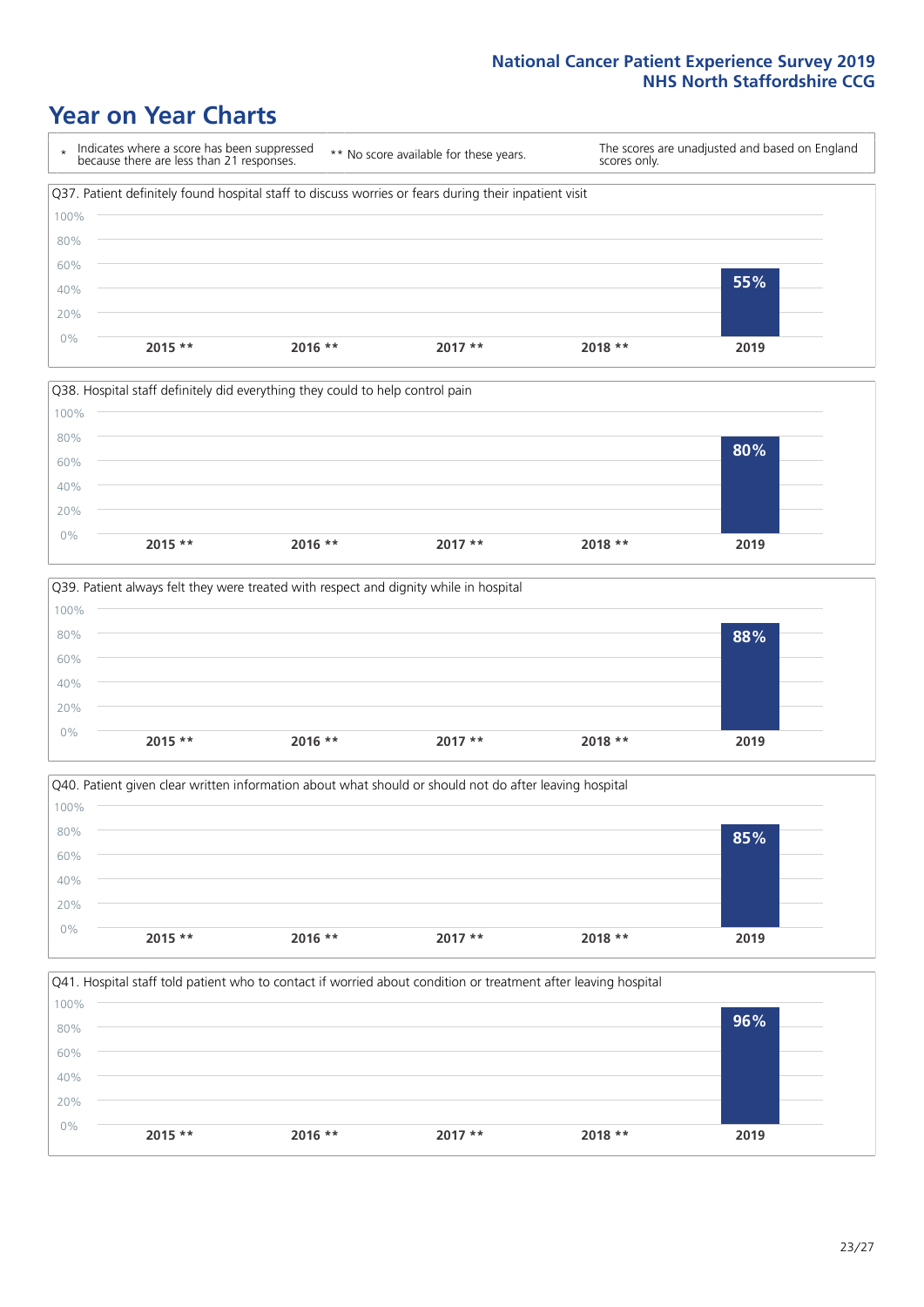### **Year on Year Charts**

\* Indicates where a score has been suppressed because there are less than 21 responses.

\*\* No score available for these years.

The scores are unadjusted and based on England scores only.

#### **HOSPITAL CARE AS A DAY PATIENT / OUTPATIENT**









Q49. Beforehand patient completely had all information needed about chemotherapy treatment

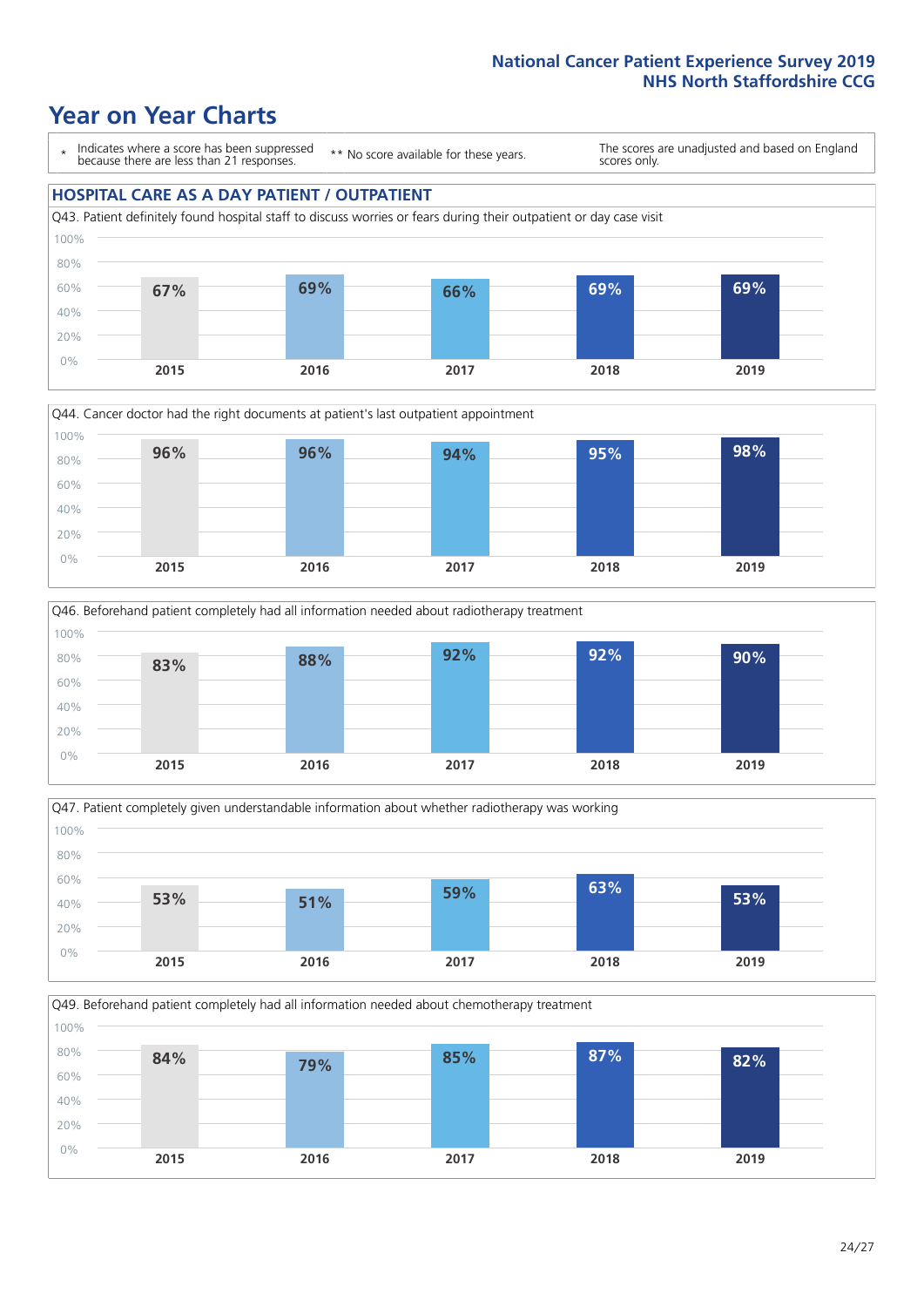### **Year on Year Charts**

\* Indicates where a score has been suppressed because there are less than 21 responses. \*\* No score available for these years. The scores are unadjusted and based on England scores only. Q50. Patient given enough information about whether chemotherapy was working in a completely understandable way 0% 20% 40% 60% 80% 100% **2015 2016 2017 2018 2019 65% 61% 65% 54% 66%**

#### **HOME CARE AND SUPPORT**







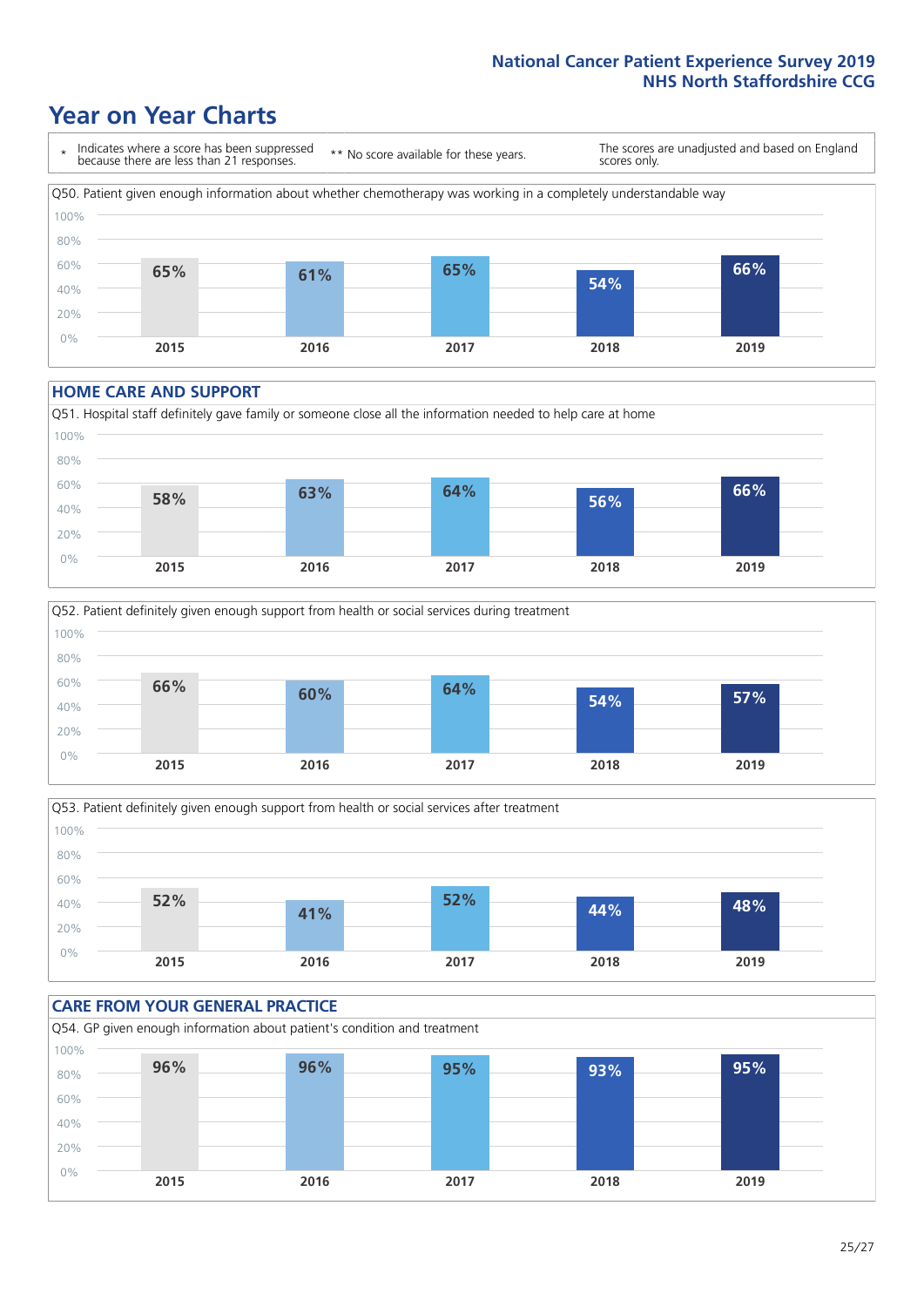### **Year on Year Charts**

\* Indicates where a score has been suppressed because there are less than 21 responses. \*\* No score available for these years. The scores are unadjusted and based on England scores only. Q55. General practice staff definitely did everything they could to support patient during treatment 0% 20% 40% 60% 80% 100% **2015 2016 2017 2018 2019 58% 60% 64% 60% 65%**

#### **YOUR OVERALL NHS CARE**







Q59. Patient felt length of time for attending clinics and appointments for cancer was about right